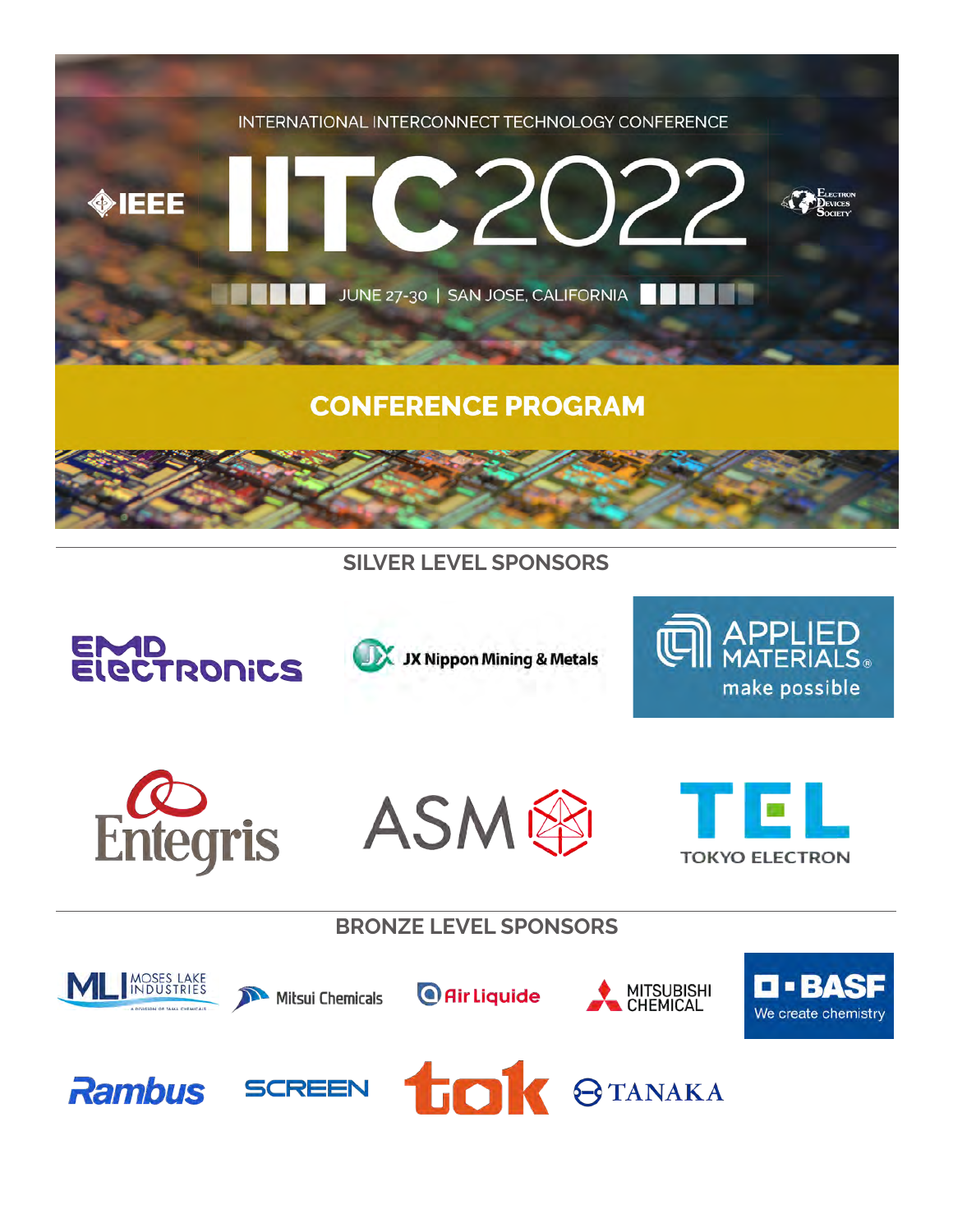#### NA IITC COMMITTEE

**Conference General Chair**: Hui Jae Yoo, Applied Materials **Program Chair**: Zhihong Chen, Purdue **Treasurer**: John Zhu, Qualcomm **Workshop Chair**: Nick Lanzillo, IBM **Supplier Relations**: Mansour Moinpour, EMD **Publicity**: Tom Mountsier, Lam Research **Past Chair: Paul Besser, Entegris** 

#### MEMBERS

Hirokazu Aizawa, TEL Paul Besser, Entegris Kisik Choi, IBM Kathleen Dunn, Suny Polytechnic Institute Daniel Gall, Rensselaer Polytechnic Institute Mark Kellam, Rambus Mehul Naik, Applied Materials Todd Ryan, Intel Glen Wilk, ASM Xiaopeng Xu, Synopsis Andrew Yeoh, Applied Materials Mark Zaleski, Micron

#### ASIA IITC COMMITTEE

**General Chair**: Kuan-Neng Chen, National Yang Ming Chiao Tung University **Program Chair**: Soo-Hyun Kim, Yeungnam University **Program Co-Chair**: Tatsuya Usami, ASM Japan **Workshop Co-Chair**: Yasuhiro Kawase, Mitsubishi Chemical Corp. **Supplier Relations**: Hiroyuki Nagai, Tokyo Electron Ltd. **Publicity Co-Chair**: Susumu Matsumoto, Tower Partners Semiconductor Co.

#### **MEMBERS**

Yoshihisa Kagawa, Sony Semiconductor Solutions Corp. Chih-Chien Liu, UMC Kazumichi Tsumura, Toshiba Corp, Ming-Han Lee, TSMC Chee Lip Gan, Nanyang Technological University Rak-Hwan Kim, Samsung Electronics Co. Tetsu Tanaka, Tohoku University Choon-Hwan Kim, SK Hynix Semiconductor Yeow Kheng Lim, National University of Singapore Sang Hoon Ahn, Samsung Electronics Co. Masayoshi Tagami, Kioxia Corp. Munehiro Tada, Nanobridge Semiconductor Fumihiro Inoue, Yokohama National University

#### EU IITC COMMITTEE

**General Chair**: Stefan Schulz, TU-Chemnitz **Program Chair**: Axel Preusse, GLOBALFOUNDRIES **Program Co-Chair**: Robert Socha, ASML **Supplier Relations**: Luke Henderson, BASF Electronic Materials **Publicity Co-Chair**: Christopher J. Wilson, Imec

#### **MEMBERS**

Zsolt Tokei, Imec Philippe Rodriguez, CEA Leti Jean-Marc Girard, Air Liquide Electronics Claire van Lare, ASML Benjamin Lilienthal-Uhlig, FhG IPMS/CNT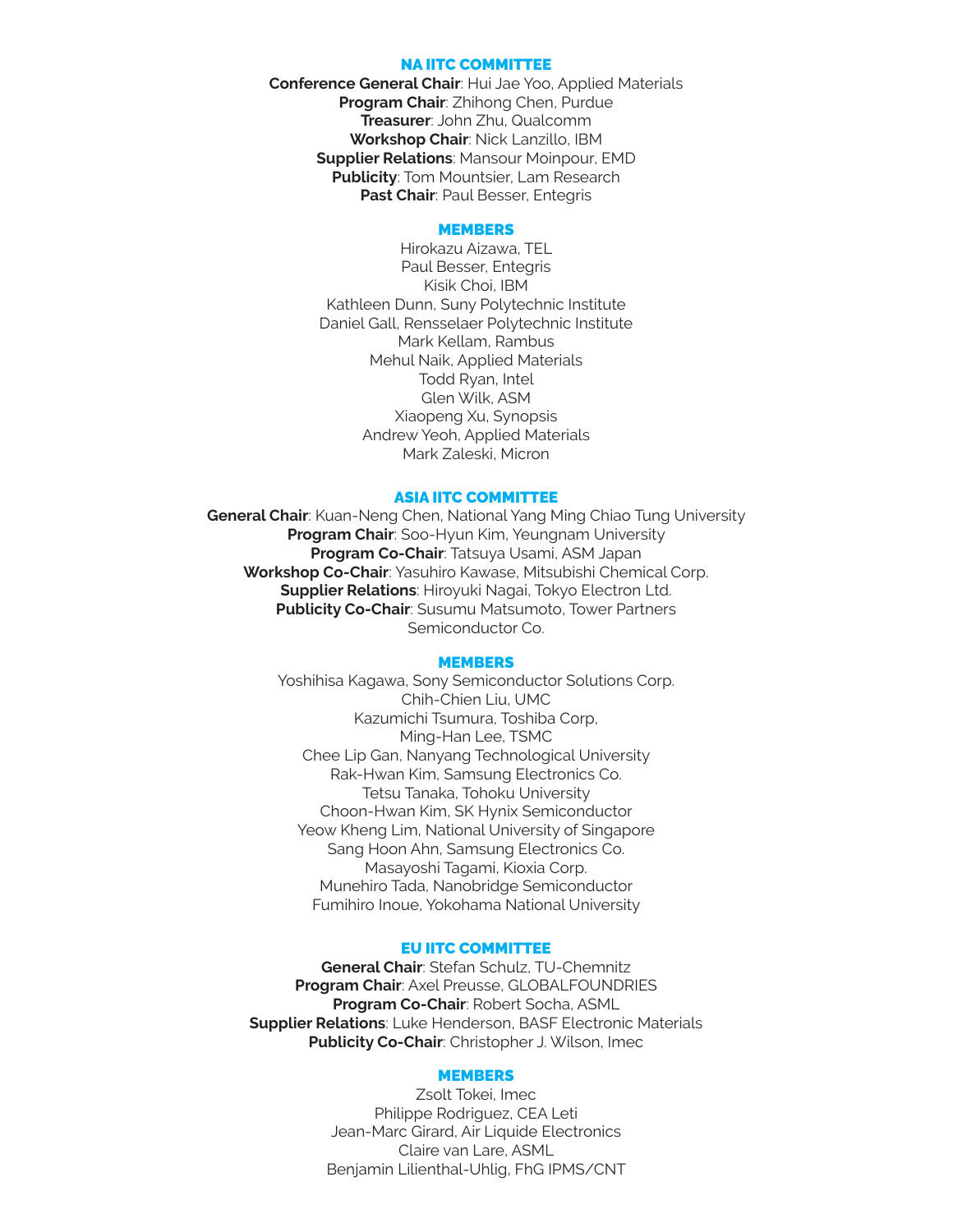# **2022 IITC Workshop and Conference Program**

# **MONDAY, JUNE 27, 2022**

# **Workshop**

**Perspectives on Heterogeneous Integration and Packaging for Advanced Technologies CHAIR**: Nick Lanzillo

#### $9:00 - 10:00$

#### **When Chips Become Systems: An introduction to advanced 3D packaging for chiplet‐based architecture**

#### John Park – Cadence

In the spirit of More‐than‐Moore, design teams are turning to advanced packaging techniques involving multiple chiplets to meet today's demands of increased functional density, higher bandwidths and lower power products. Helping to accelerate this trend, the large IC foundries are now competing with the traditional packaging solution providers (OSATs) by providing their own back‐end/packaging solutions based on wafer‐level manufacturing techniques. The result is an explosion in the number of packaging technologies, pivoting the world of semiconductor packaging from a necessary evil to a value‐add technology. From this presentation, you will learn about trends in advanced multi‐chip(let) design, definitions to new terms like heterogenous integration, and challenges for package and IC designers when migrating to cutting‐edge 2.5D and 3D packaging solutions.

#### 10:00 – 11:00

#### **Reliability Assessment for Heterogeneously Integrated Package**

#### Ganesh Subbarayan – Purdue

Heterogeneous Integration provides a powerful and cost-effective means for building complex Systems‐in‐Package (SiPs). Recently, sophisticated examples of heterogeneously integrated packages containing nearly 50 dies, many fabricated by different vendors on different technological nodes, have been demonstrated. In general, integration of large number of dies leads to a polynomial increase in material interfaces, which are potential locations for increased thermal resistance and mechanical fracture. Also, the larger sized multi‐die packages result in complex chip‐package interactions, while the smaller solder bump size results in joints that are largely made of brittle intermetallic compounds. In this talk, I will broadly describe the reliability concerns in heterogeneously integrated packages and illustrate through examples the thermo‐ mechanical behavioral characterization necessary for their reliability assessment. Specifically, I will describe (1) an assessment of stress induced by Through Silicon Vias (TSV) and its impact on mobility (2) the reasons for package‐caused fracture in back‐end‐of‐line (BEOL) structures (referred as chip‐package interaction) (3) the effect of thermal expansion mismatch between the mold compound and silicon on fracture in BEOL structures and (4) modeling and experimental characterization of phase growth under current and elevated temperature (electromigration) in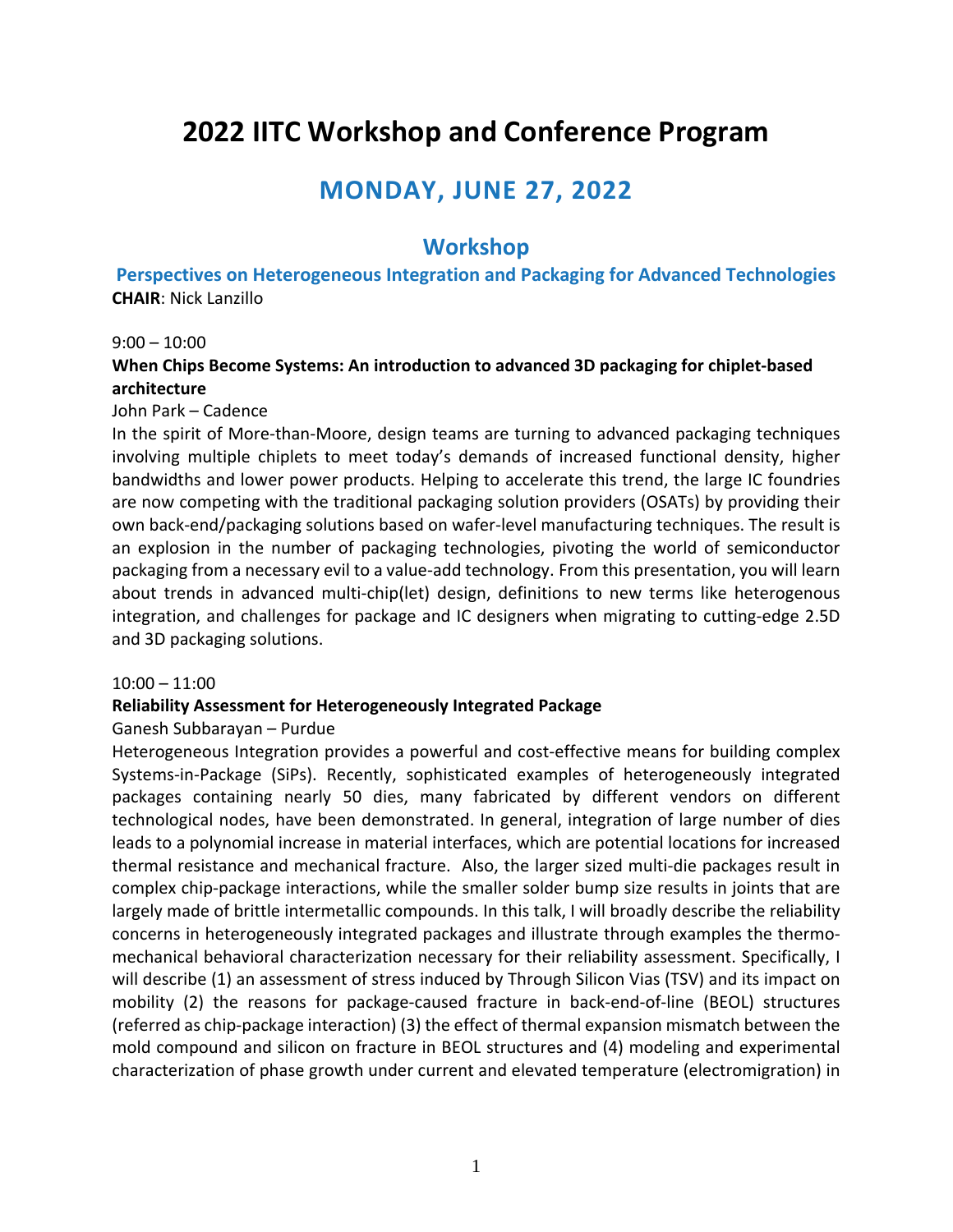microbumps. Underlying the examples are sophisticated multiphysics computational models for moving (crack or phase) boundaries as well as fabricated test devices.

#### 11:00 – 12:00

#### **Dense, Scalable and Self‐Aligning 2.5D and 3D IC Technologies**

Muhannad Bakir – GIT

Monolithic ICs have progressed at an unprecedented rate of innovation in the past 60 years. But, due to performance, energy, and cost considerations, 2.5D and 3D 'polylithic ICs' have emerged as key enablers for the next phase of Moore's Law. This presentation will discuss various emerging polylithic integration approaches using 2.5D and 3D IC technologies, including those being developed at Georgia Tech's Integrated 3D Systems Lab. In particular, we first explore and benchmark scalable bridge‐chip based 2.5D/3D IC technologies. Power delivery and thermal design considerations are also discussed and benchmarked for such technologies. Next, we discuss emerging 3D ICs technologies, including 3D Integrated Chiplet‐Encapsulation (3D ICE), which enables the encapsulation of multiple chiplets using low-temperature SiO2 (ICP-PECVD) resulting in SiO2‐reconstituted‐tiers. Such reconstituted‐tiers can then be stacked onto CMOS wafers to enable dense heterogeneous chiplet integration within BEOL. Lastly, we also discuss the possibility of using selective cobalt ALD deposition to form dense chip I/O bonds in 3D ICs. Unlike conventional bonding solutions, ALD‐based chip bonding does not require any mechanical loads, is based on low-temperature processes, and has a higher-tolerance to surface imperfections in general.

#### **12:00 – 13:30 Lunch**

#### $13:30 - 14:30$

# **Computational Analyses Techniques for Signal Integrity of High‐speed Interconnects and IC processing, Assembly and Reliability in 2D and 3DICs**

Garth Sunberg & Dandan Lyu – ANSYS

Advanced simulation techniques and methodologies will be presented for the electromagnetic and signal integrity analyses of high‐speed interconnects in 3DICs, silicon interposers and large chiplet‐based SoCs. An EM‐aware design flow will be discussed that aims to offer performance optimization of high‐speed buses in the presence of power grid and package ground planes. A computational multiscale approach will be presented to link the information of mesoscale dissimilar solder ball geometries to the macroscale drop shock of a printed circuit board (PCB). A novel implicit incompressible smoothed particle Galerkin (ISPG) method is introduced to model the free‐surface solder reflow process and predict the solder ball shapes. Subsequently, the predicted solder ball shapes from the reflow analysis are used in a chip package model for the drop shock analysis. The mesoscale solder joint model is coupled concurrently with the macroscale chip package model using an explicit-explicit non-intrusive two-scale coupling method via the co-simulation technique.

14:30 – 15:30

**Multiphysics Design Automation and Optimization for Heterogeneous Integration** Dan Jiao – Purdue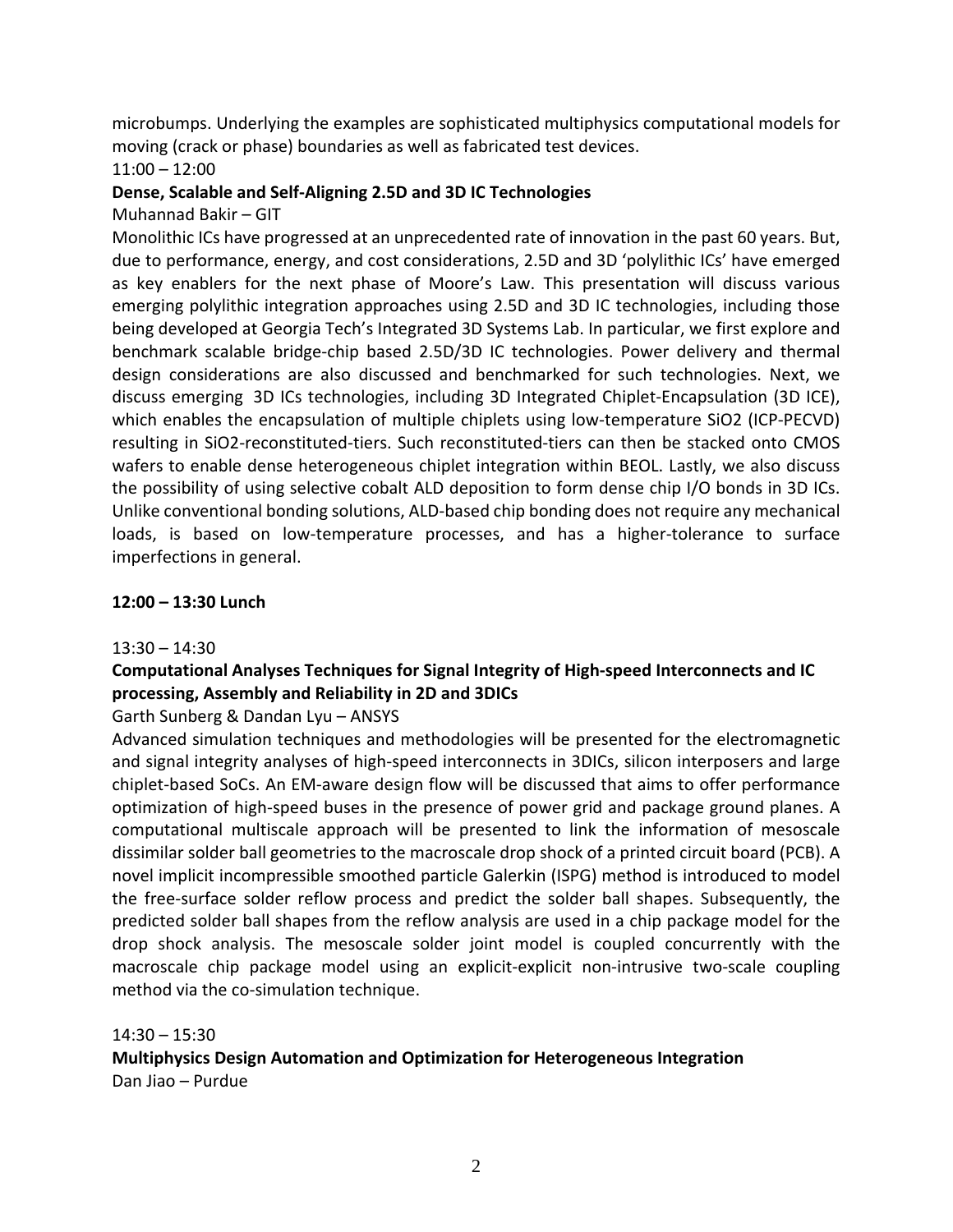Heterogeneous Integration (HI) has shown tremendous potential to overcome the limitations and shortcomings of current monolithic integration technology, and effectively combat the slow‐ down of Moore's law. Currently, HI is impeded by the lack of tools seamlessly integrated for system-level design automation and optimization, and it has become a bottleneck of the design flow. Unlike the design automation and optimization of on-chip design, the package and system design for HI remains largely manual, tedious, time consuming, non-optimal, and error prone. The design time from intent to finish for a complex system is unacceptably large, yet only a small fraction of the design space is explored. The design automation and optimization of HI is challenging because it must (1) simultaneously address the electrical, electromagnetic, optical, thermal, mechanical, and reliability challenges of integrating separately designed and manufactured components into a high‐level system, (2) account for a diverse range of applications ranging from high‐performance computing to autonomous vehicles, and hence vastly disparate integration needs and system requirements. In this talk, I will review the needs, challenges, key building blocks, and recent advancesin multiphysics‐informed design automation and optimization of HI.

#### 15:30 – 16:30

#### **Peel and Stack: Ultimate Heterogeneous Integration for Next Generation Electronics** Jeehwan Kim – MIT

For future of electronics such as bioelectronics, 3D integrated electronics, and bendable electronics, needs for flexibility and stackability of electronic products have substantially grown up. However, conventional wafer‐based single‐crystalline semiconductors cannot catch up with such trends because they are bound to the thick rigid wafers such that they are neither flexible nor stackable. Although polymer‐based organic electronic materials are more compatible asthey are mechanically complaint and less costly than inorganic counterparts, their electronic/photonic performance is substantially inferior to that of single‐crystalline inorganic materials. For the past half a decade, my research group at MIT has focused on mitigating such performance-mechanical compliance dilemma by developing methods to obtain cheap, flexible, stackable, single‐ crystalline inorganic systems. In today's talk, I will discuss about our strategies to realize such a dream electronic system and how these strategies unlock new ways of manufacturing afvanced electronic systems. I will highlight our 2D materials‐based layer transfer (2DLT) technique that can produce single‐crystalline freestanding membranes from any compound materials with their excellent semiconducting performance. In addition, I will present unprecedented artificial heterostructures enabled by stacking of those freestanding 3D material membranes, e.g., world's smallest vertically-stacked full color micro-LEDs, world's best multiferroic devices, battery-less wireless e-skin, and reconfigurable hetero-integrated chips with AI accelerators.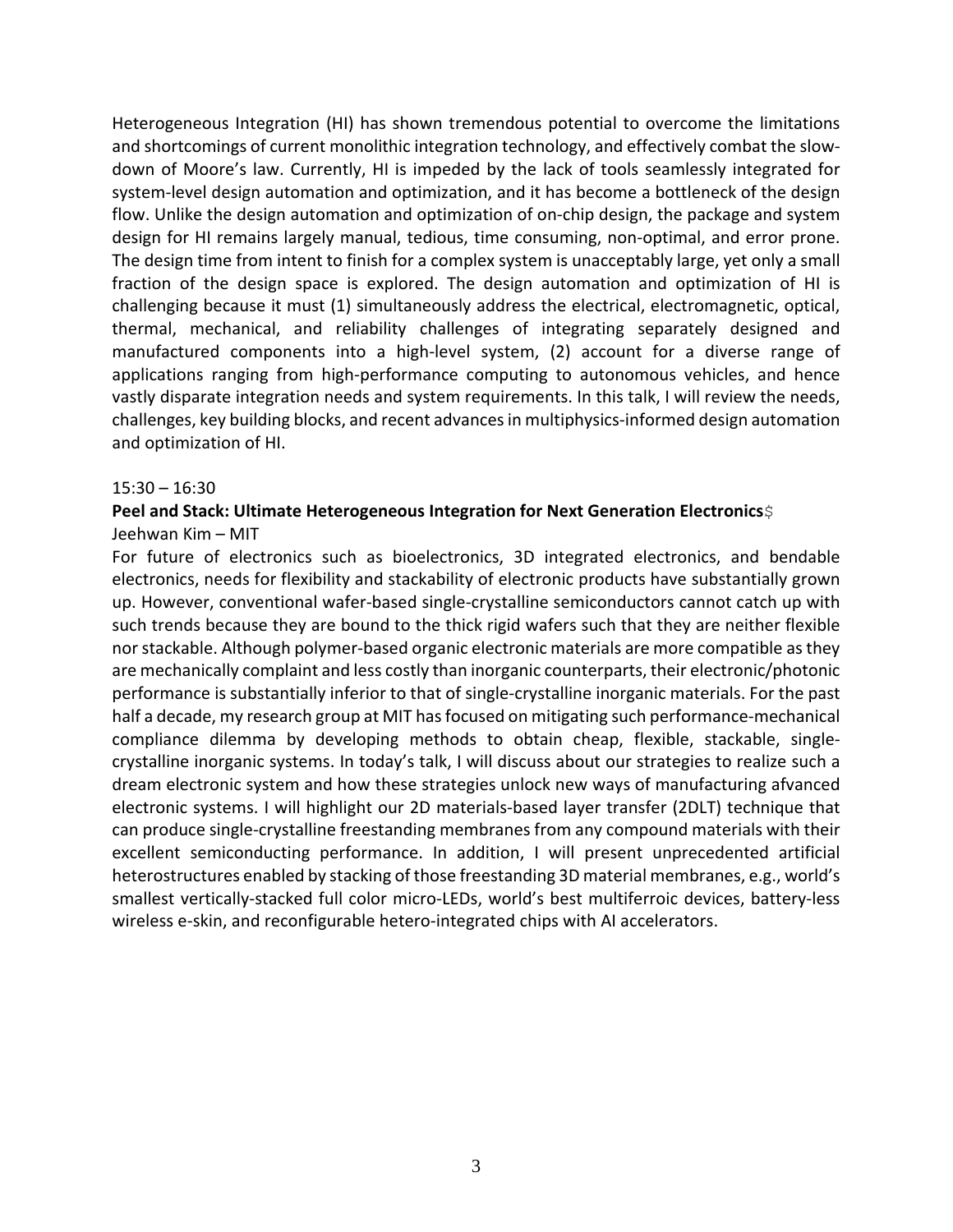

KEYNOTE #1: Directions, Challenges and Opportunities in Heterogeneous Integration, Ravi Mahajan





KEYNOTE #2: EUV Lithography: What's Up and What's Next, Anthony Yen

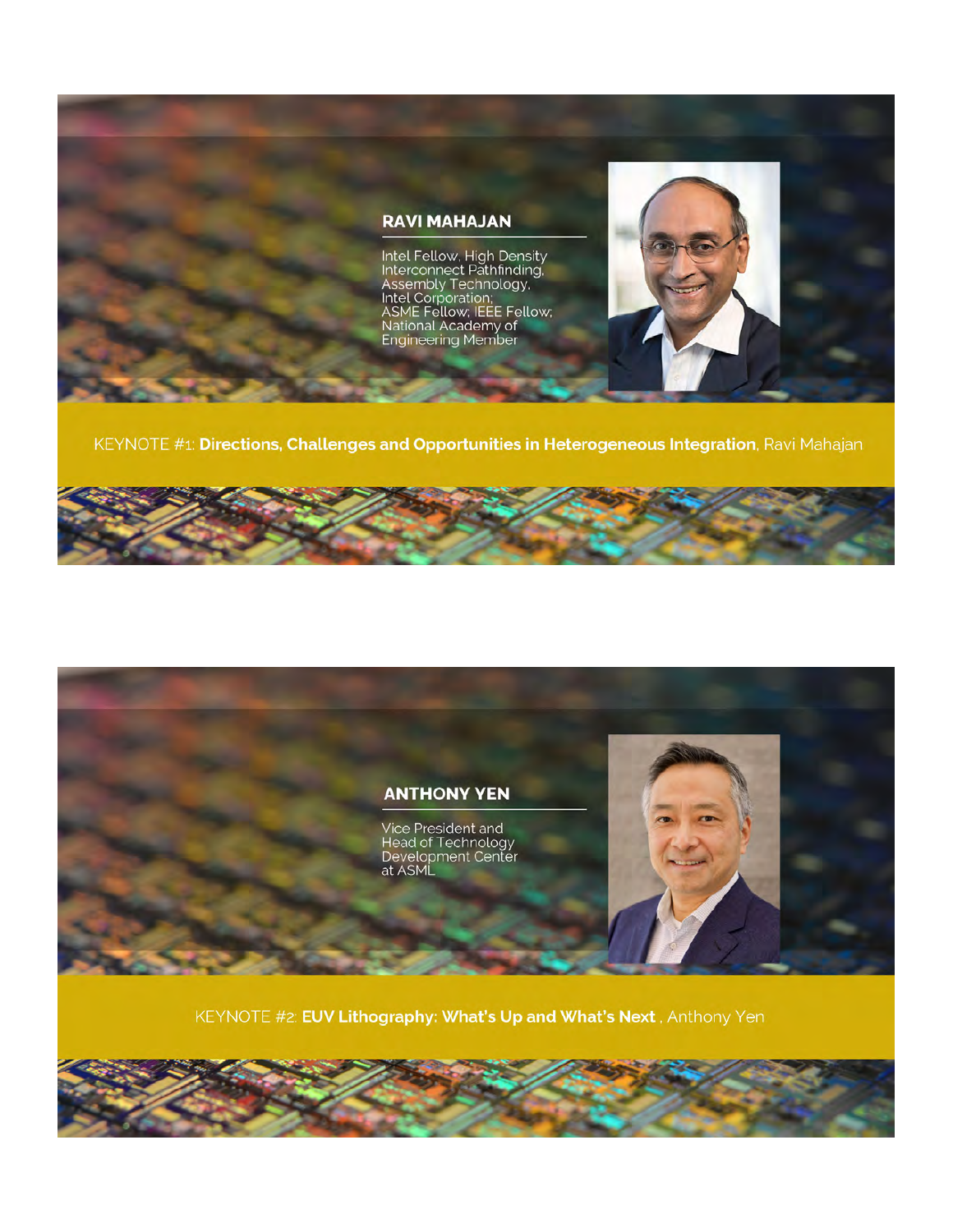# **TUESDAY, JUNE 28, 2022**

#### **Session 1: Conference Kick‐off and Awards Program**

 $8:15 - 8:25$ **Welcome** Hui Jae Yoo – AMAT

 $8:25 - 8:35$ **Award Program** – Best Papers 2021

#### **Keynote Talks**

#### 8:35 – 9:25

#### **Keynote – Directions, Challenges and Opportunities in Heterogeneous Integration**

Ravi Mahajan – Intel

Heterogeneous Integration is a powerful and crucial enabler for the continued growth of computing performance. Advanced packaging technologies are critical enablers of Heterogeneous Integration (HI) because of their importance as compact, power efficient platforms. This talk will focus on the tremendous opportunities in different application environments and focus on the projected evolution of advanced packaging architectures. Different advanced packaging architectures will be compared on the basis of their physical interconnect capabilities, power delivery, power removal, and high bandwidth signaling capabilities. Specific examples, showing how product implementations take advantage of these technologies, to provide an unprecedented level of performance, will be used to describe the challenges and opportunities in developing robust advanced package architectures. In addition to performance characteristics, this talk will also illustrate key opportunities and challenges in materials development, manufacturability, metrologies and reliability, and describe how well defined industry‐academia partnerships can continue to ensure successful evolution of the HI roadmap.

#### $9:25 - 10:15$

#### **Keynote – EUV lithography: what's up and what's next**

#### Anthony Yen – ASML

Nanolithography enables today's intelligent society and extreme‐ultraviolet (EUV) lithography is the latest enabling lithographic technology. ASML's EUV exposure systems are being used in the high-volume production of semiconductor logic and memory chips. In the words of Professor Jesús del Alamo of MIT, "It's an absolutely revolutionary product, a breakthrough that is going to give a new lease of life to the industry for years." For this presentation, I will start with a brief history of the development of EUV lithography and then present the technology's present status,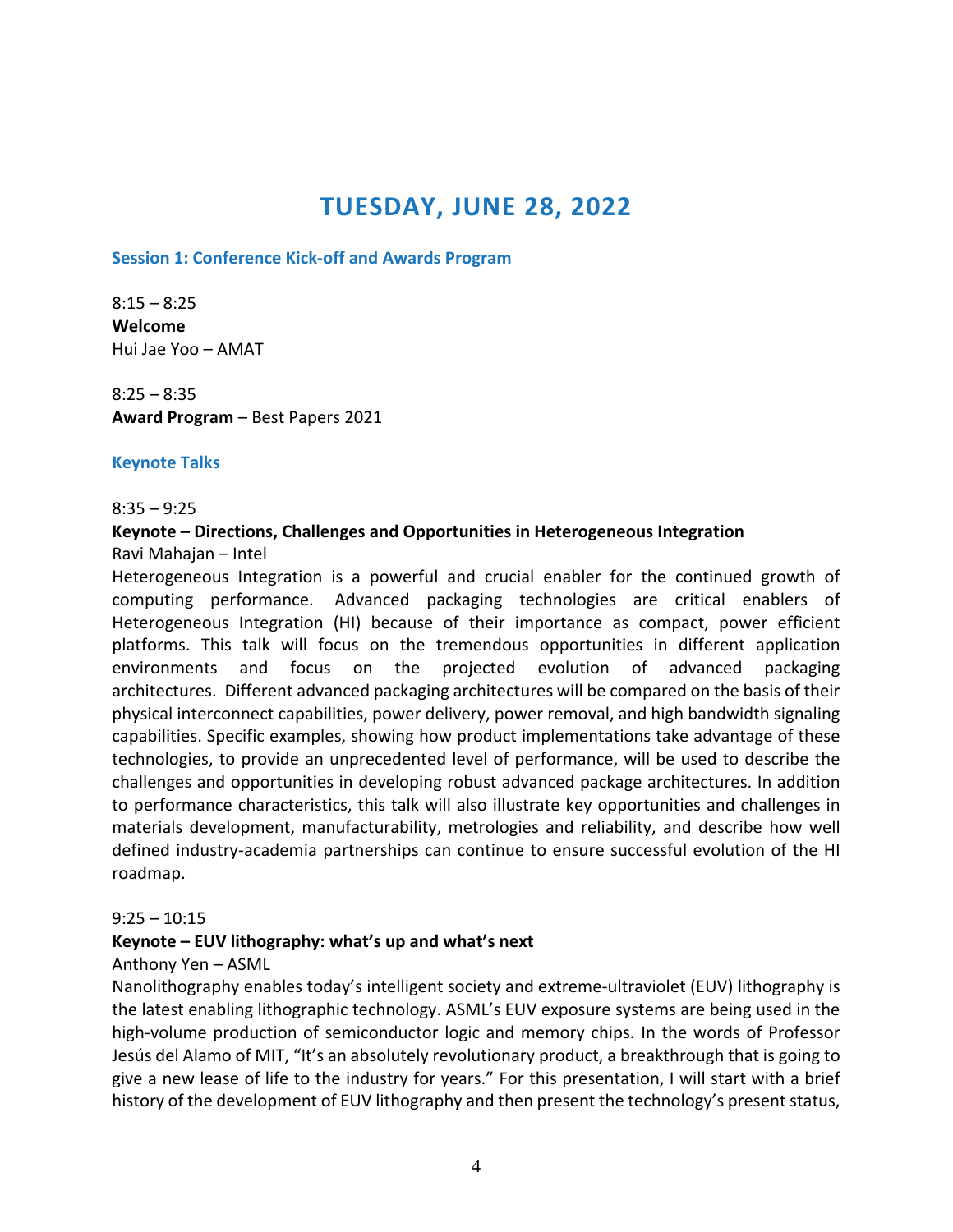including its use in the manufacture of logic integrated circuits. Finally, I will give a progressreport on our next‐generation EUV exposure systems and an outlook of EUV lithography for the remainder of this decade.

#### **10:15 – 10:35 Coffee Break**

#### **Session 2: 3D Integration and Advanced Packaging**

**CHAIR:** Andrew Yeoh

10:35 – 11:05 **2.1 Heterogeneous Integration for AI Architectures (Invited)** Mukta Farooq – IBM Research Abstract

#### 11:05 – 11:35

# **2.2 Ponte Vecchio : Building a Foundation to Enable 1000X Scaling for the Third Dimension of Moore's Law (Invited)**

#### Wilfred Gomes – Intel Corporation

This talk covers the technology pipeline to get to Zetta Scale. We build on the foundation around our Data center GPU architecture, codenamed Ponte Vecchio (PVC). PVC enables a new class of Exaflop HPC/AI super computers implemented using active Logic on Logic 3D stacking with Foveros and EMIB and incorporates over 100B transistors spread across 47 tiles and 5 process nodes to deliver >1 Peta ops performance and enables exaflop computing. Using this as the background ‐ we describe the challenges and directions in logic, memory, power delivery and IO needed to get to Zetta scale this decade.

#### 11:35 – 12:00

#### **2.3 Pixel Pitch Hybrid Bonding and Three Layer Stacking Technology for BSI Image Sensor**

Kazumasa Tanida\*, Shigeru Suzuki, Toshiki Seo, Yasunori Morinaga, Hayato Korogi, Michinari Tetani, Masakazu Hamada, Ryuji Eto, Takeshi Yamashita, Yasuhiro Kato, Naoaki Sato, Tadami Shimizu, Tetsuro Hanawa, Hiroko Kubo, Kenji Ueda, Fumitaka Ito, Yoshihiro Noguchi, Masayuki Nakamura, Ryuji Mizukoshi, Masahiko Takeuchi, Masakatsu Suzuki, Naoto Niisoe, Isao Miyanaga, Atsushi Ikeda, Susumu Matsumoto – Tower Partners Semiconductor

We have developed a pixel pitch  $(1.35 \mu m)$  hybrid wafer bonding technology and successfully demonstrated three layer stacked backside illuminated (BSI) image sensor fabrication with full hybrid Cu-Cu direct bonding process. We found that plasma activation condition on the bonding wafer surface is a key factor of Cu-Cu contact yield improvement for smaller size Cu contacts. Optimized pixel pitch hybrid bonding shows good electrical and reliability performances. For three layer stacking, we developed through Si via (TSV) process. The second hybrid bonding process was adapted on the first hybrid bonded wafers and it shows good electrical performances. This three layer stack technology with pixel pitch hybrid bonding is promising for many different applications.

### **12:00 – 13:20 Lunch**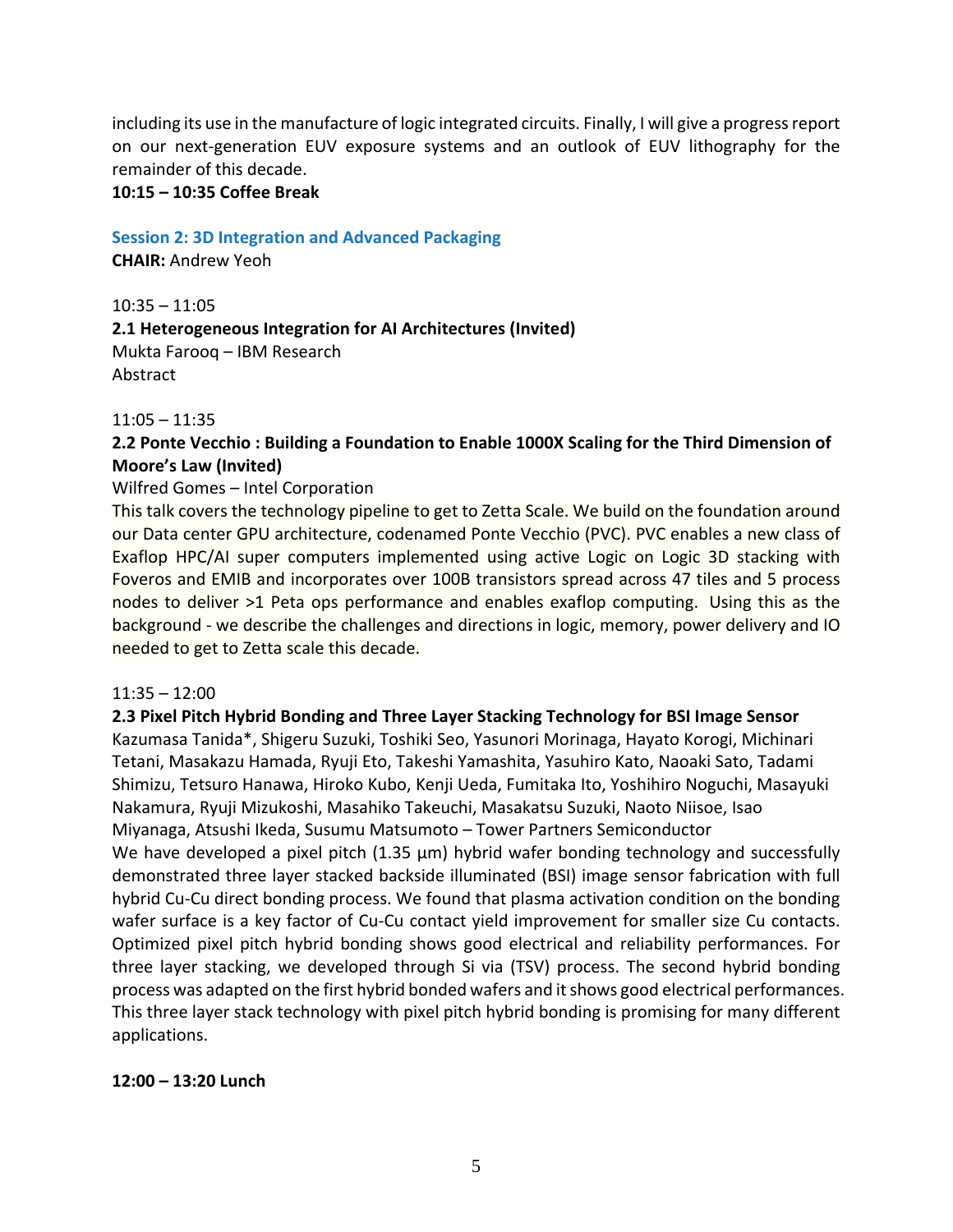#### **Session 3: 3D Integration and Advanced Packaging**

**CHAIR**: Chris Wilson

#### $13:20 - 13:50$

# **3.1 Cu Hybrid Bonding Process Key Challenges and Solutions to C2W and W2W Bonding Applications (Invited)**

#### Wei Zhou – Micron

Cu‐Cu bonding is getting popular in industrials due to its excellent electrical and thermal performance. However extreme challenges are present in the assembly processes as compared with traditional solder based interconnection technologies. This talk will elaborate some of the key challenges we have experienced in the Cu pillar to Cu pillar bonding and Cu/dielectric hybrid bonding process development. In particular focuses will be on how to enable Cu hybrid bonding in the High Bandwidth Memory (HBM) packaging solutions in the forms of chip to wafer (C2W) and wafer to wafer (W2W) stackings. Areas investigated include Cu surface oxidation removal, plasma activation, Cu pad dishing control and most importantly how to minimize the particle's impact. Dielectric material, on the other hand, is a critical enabler too. The material selection needs to be compliant with the wafer carrier support system, which usually comprises of organic glue and its outgas must be eliminated in order to achieve a void‐free surface to surface bonding. Innovations are compulsory to overcome all these challenges. Finally the discussions will involve the bonding strength characteristic method for a C2W stacking as the traditional Maszara test is no longer valid for an extreme thin die stacking.

#### 13:50 – 14:20

### **3.2 Nanoengineered CTE Tailorable Copper Solder for Robust High Performance Heterogeneous Integration and Packaging (Invited)**

#### Alfred Zinn – Kuprion Inc

Kuprion's engineered ActiveCopper is a highly conductive nanocopper‐based, interconnect material that can be CTE adjusted over a wide range to solve our current packaging challenges electronics. The pressure-less sintering conditions are similar to solder (peak "reflow temperature around 220‐240 C), with the sintered material exhibiting thermal and electrical conductivities close to that of bulk copper. Since the material convertsto bulk copper upon fusion in a few minutes, its operating temperature can far exceed the original processing temperature. We have demonstrated high reliability in typical thermal shock environments of up to 4000 cycles in some cases for a wide variety of die attach form factors (1x1 mm to 25x25 mm). 3 x 3 mm dies bonded to patterned DBC AlN substrates for example show exceptional reliability in thermal shock and thermal cycling tests, with a 100% survival rate. Some parts survived multiple 100 kg shear loads after thermal shock without failing. Development of formulations for high density interconnects for SoC and SiP is in progress as well as materials for the economic large-scale filling of TSV and TGV.

#### 14:20 – 14:45

# **3.3 TSV fabrication technology using direct electroplating of Cu on the electroless plated barrier metal**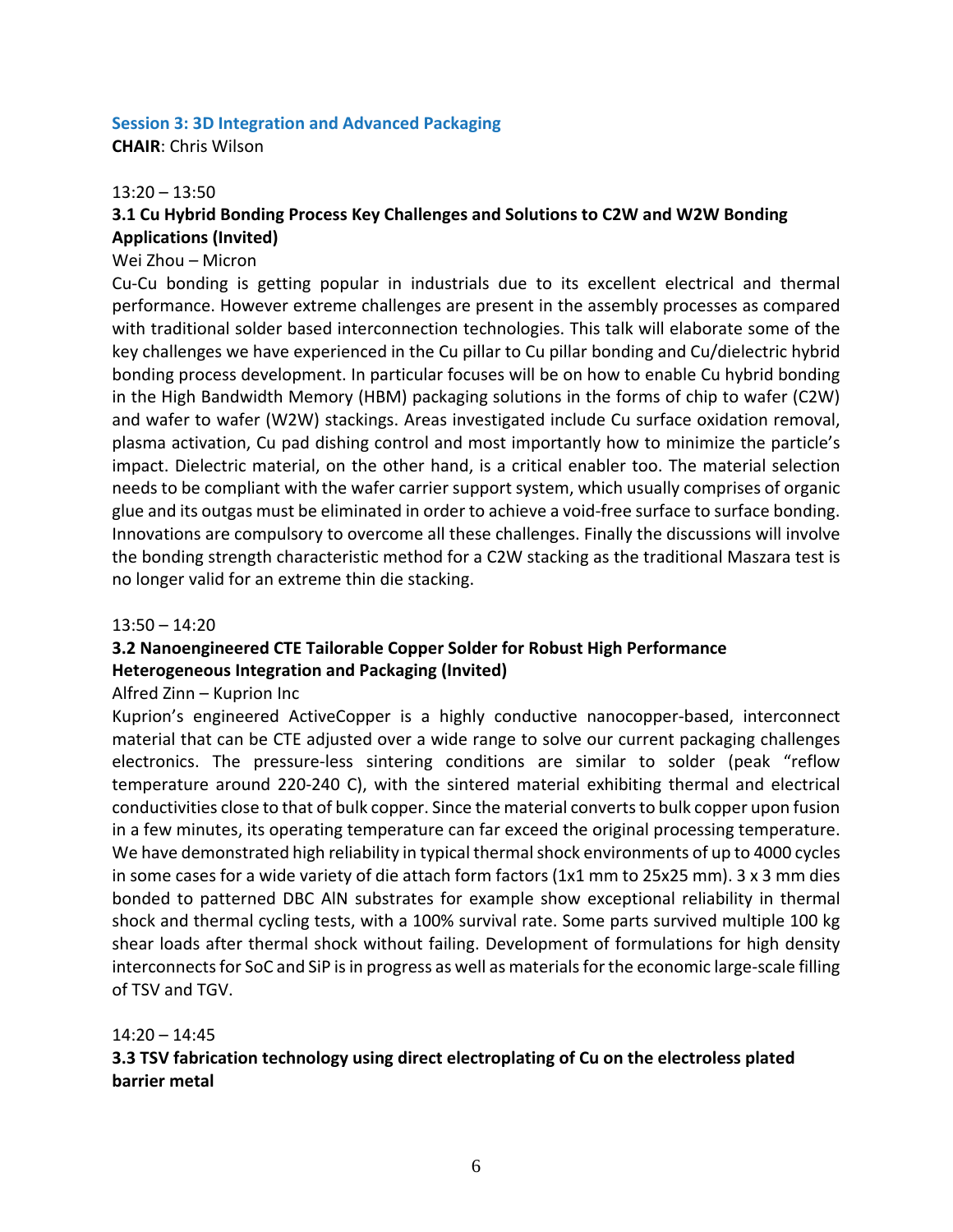Shoso Shingubara\*, Tomohiro Shimizu, Kosuke matsui, yuko miyake, Yuichiro Torinari, Makoto Motoyoshi, Shigeru Watariguchi, Hideki Watanabe – Kansai Univ

We propose a new TSV fabrication process using electroless plating of a barrier metal layer in TSV, and succeeding direct electroplating of Cu on the barrier without Cu seed layer. The conformal and thick ( > 50 nm) CoWB barrier layer deposition inside a high aspect ratio TSV enables direct electro‐plating of Cu from top to bottom of TSV entirely. Uniformity of CoWB thickness is within 10 % in 8 inch wafer. Furthermore, we successfully fabricated a daisy chain of TSV of 1200 steps and evaluated electrical properties. Excellent endurance property of the TSV daisy chain was obtained without any change of the resistance. This technology is promising for the 3‐D LSIs that uses high aspect ratio TSVs.

### **14:45 – 15:05 pm Coffee Break**

# **Session 4: Memory and Emerging Technologies**

**CHAIR**: Philippe Rodriguez

### 15:05 – 15:35

# **4.1 A Materials to Systems Understanding of a BEOL Embedded Analog NVM Memory Technology for Edge Compute Applications (Invited)**

Michael Chudzik – AMAT

Multi‐Level Cell (MLC) ReRAM is essential for future analog Compute In‐Memory (CIM) systems, where the weights of Neural Networks (NN) are stored in on-chip low-power devices. For large NN, tile‐based architectures are used to map weights across multiple crossbar arrays, and low ReRAM conductance states are required to enable larger array size and reduce power consumption. Additionally, these ReRAM materials need to be compatible with modern BEOL architectures with the restricted thermal budgets and integration environments. MLC behavior has been demonstrated in filamentary ReRAM (f-ReRAM) but it suffers from abrupt, stochastic switching due to random movement of discrete defects in the conductive filaments. In this work, we introduce a new class of non-filamentary b-ReRAM bitcells featuring 128 programmable states. Ultra-low current is achieved thanks to our unique group-IV silicate multilayer stack, enabling a larger array size and increased compute density. The devices are fabricated with 65nm 1T1R structure in the BEOL using a custom 300mm deposition system with high wafer‐level yield and uniformity.

### 15:35 – 16:05

# **4.2 Demonstration of HfO2‐based BEOL‐integrated ferroelectric memories: current status and future challenges (Invited)**

# Laurent Grenouillet – CEA‐Leti

Ferroelectric hafnium oxide was unveiled only 11 years ago. Thanks to its CMOS compatibility and potential for scalability, this material not only changes the paradigm of ultra‐low power ferroelectric random access memories (FeRAM), but also opens new perspectives for in‐memory computing.

In this talk I will report on our recent work on ferroelectric hafnia, with a focus on 1T‐1C FeRAM arrays for memory applications. After a description of  $HfO<sub>2</sub>$ -based scaled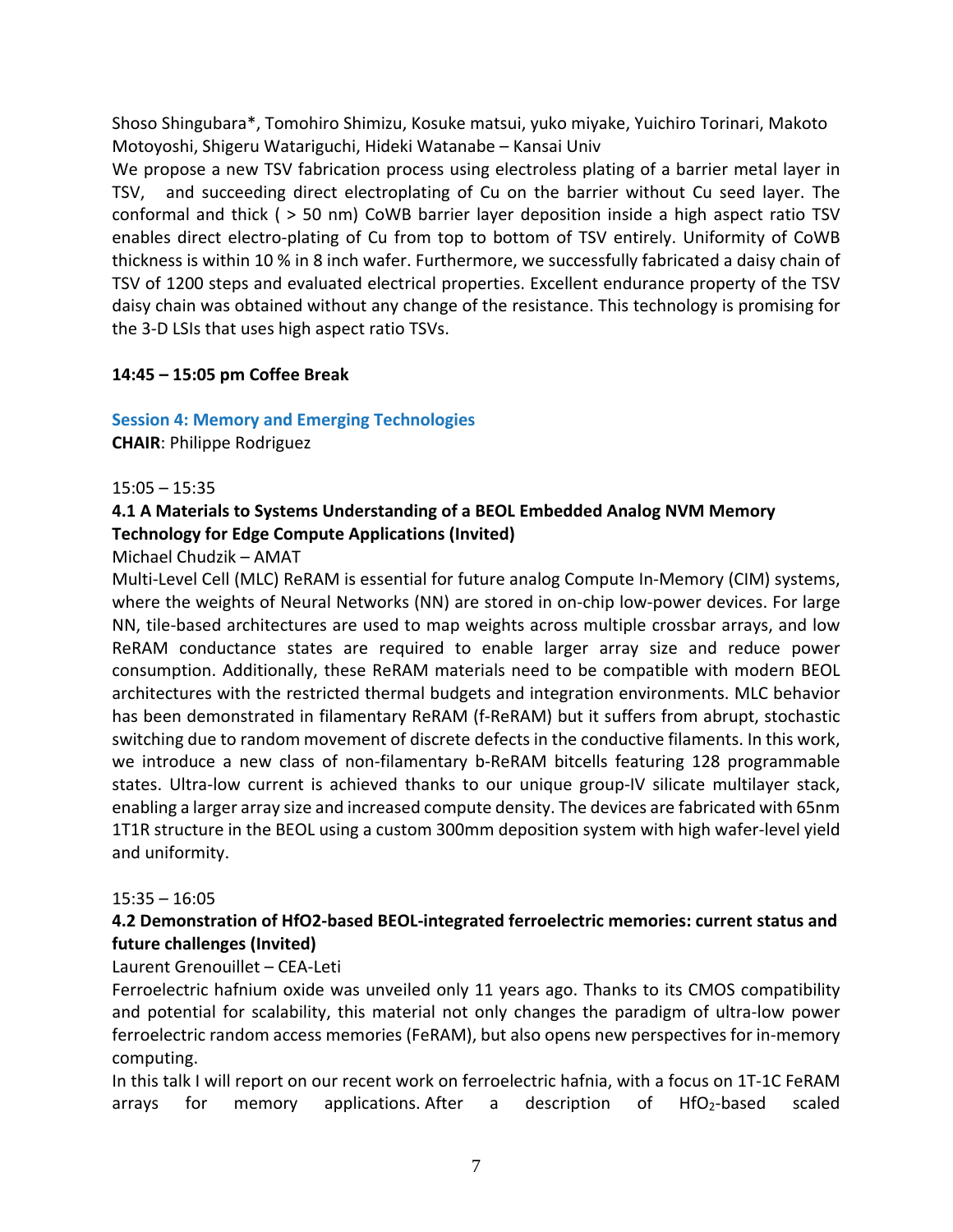Metal/Ferroelectric/Metal capacitor integrated in the Back‐End Of Line of 130nm CMOS, a performance overview will be given on 1T‐1C FeRAM arrays which provide statistically relevant data. Finally, the main challenges and perspectives regarding the scalability of this technology will be discussed.

#### 16:05 – 16:35

### **4.3 Via‐switch FPGA with Transistor‐free Programmability (Invited)**

### Masanori Hashimoto – Kyoto University

FPGA is providing a design platform suitable for AI applications being updated every day thanks to its field programmability. However, the field programmability is attained at the cost of a huge silicon area, which degrades FPGA performance. To overcome this issue, we have developed via‐ switch FPGA which uses via-switch crossbars in BEOL for programmability instead of transistors in FEOL. This talk highlights the freedom of computing architecture under the via‐switch crossbars and shows the opportunity of near‐memory massively‐parallel computation.

#### 16:35 – 17:00

### **4.4 Carbon Plug Application in 3D NAND Fabrication**

Yu Chih Chang, Liang‐Yu Chen, Kuang‐Wei Chen\*, Tuung Luoh, Ling‐Wuu Yang, Ta‐Hone Yang, Kuang‐Chao Chen – Macronix International Co. Ltd.

The most efficient way to increase storage capacity is to add more layers stacked in 3D NAND device. Carbon plug fill and carbon CMP processes are implemented at the 1st tier deck channel holes to protect the damage from 2nd tier deck HAR etch drilling. Coventor SEMulator3D is adopted to speed up the process tuning of deposition/ etch/ deposition carbon plug fill‐in. High selectivity carbon CMP process removes the overburden of carbon material then keep the flatness with good defect performance are the key module for multi-tiers decks in 3D NAND fabrication.

### 17:00 – 17:25

### **4.5 Low Temperature 90nm Pitch Invertigations for BEOL Quantum Applications**

Roselyne Segaud, Patrice Gergaud, Stephane Minoret, Paul Neuman, Frederic Gustavo, Agnes Royer, Christophe Licitra, Denis Mariol, Fatrice Nemouchi – CEA‐Leti

Superconducting BEOL might be crucial for quantum applications. In the present work, detailed studies of Ta and TaN behavior are reported. While bulk Ta and TaN are superconducting, the TC is affected by deposition conditions and layer thickness. However, 9 nm of Ta deposited on TaN leads to reach a TC of 2 K. The second part of this paper reports a huge intrinsic thermal expansion coefficient (TEC) whatever the ULK porosity. The huge TEC can drive to strong residual stressthat could affected the superconductivity of the metal line.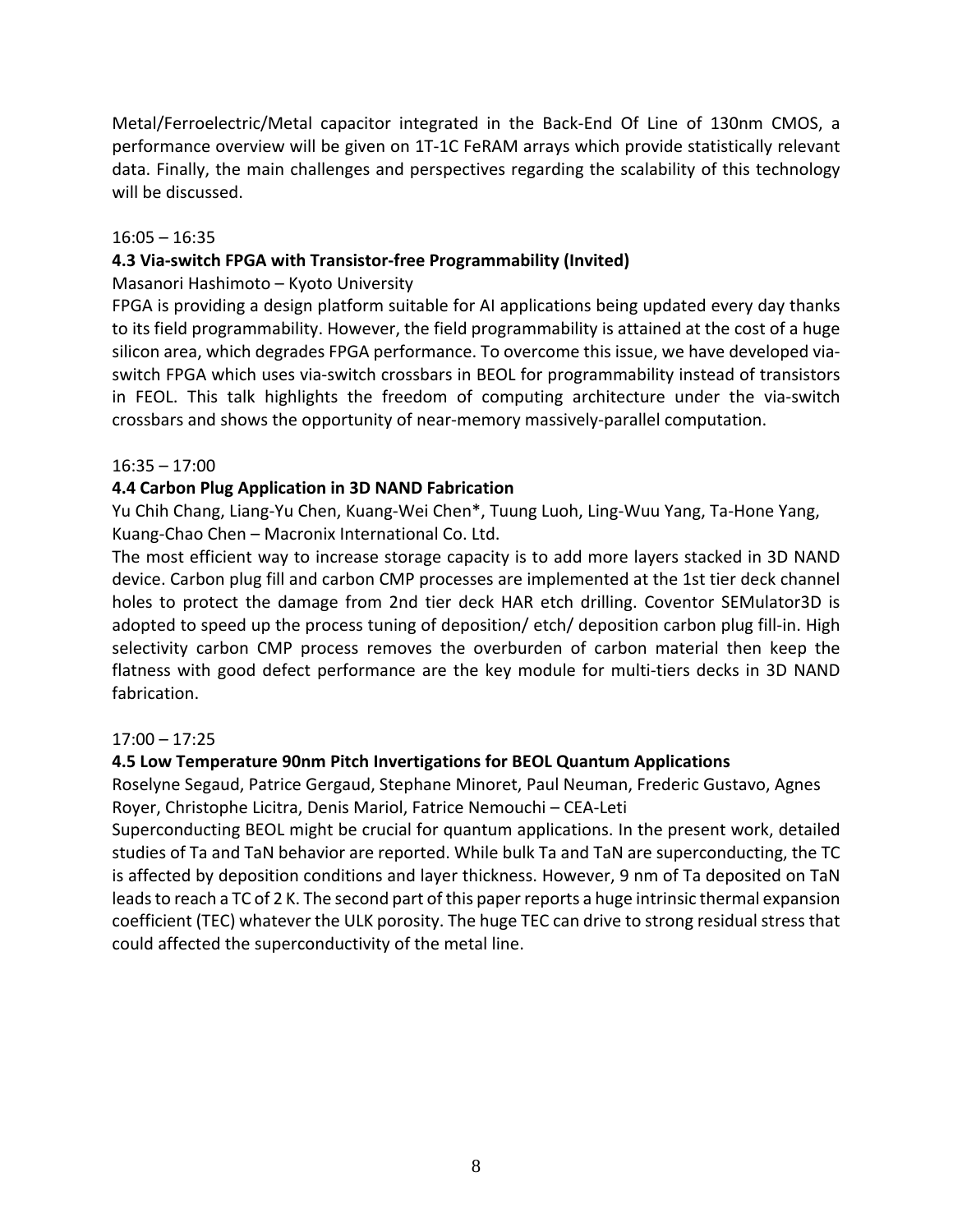# **WEDNESDAY, JUNE 29, 2022**

#### **Session 5: Reliability**

**CHAIR**: Mark Zaleski

#### $8:15 - 8:40$

#### **5.1 Effects of composition deviation of CuAl2 on Electromigration**

Toshihiro Kuge\*, Masataka Yahagi, Junichi Koike – Tohoku Univ

This paper reports the effect of composition deviation of CuAl2 on electromigration (EM) property. EM property was measured in the temperature range of 225‐325 °C at a current density of 1 MA/cm2. At 275 °C, the void formation rate of Al‐rich sample was found to be 1.1‐1.2 times faster than that of stoichiometric samples, while it was reduced to 1/5 for Cu-rich samples. The activation energy of Al‐rich and stoichiometric samples is found to be 1.16 eV, while that of Cu‐ rich sample is 1.59 eV. These results show that shifting the composition to Cu-rich side enhances the electromigration properties and the composition has been found to have a significant effect on electromigration of intermetallic compounds.

#### $8:40 - 9:05$

#### **5.2 Dynamics of electromigration voids in Cu interconnects: investigation using a physics‐ based model augmented by neural networks**

Ahmed S. Saleh\*, Houman Zahedmanesh, Hajdin Ceric, Kristof Croes, Ingrid De Wolf – IMEC Physics‐based numerical simulations have been widely employed for understanding electromigration (EM) induced voiding in Cu interconnects. Yet, their application has remained limited to exploratory studies given their computational cost. To achieve fast, yet accurate, void dynamics simulations, in this study, a neural network (NN) is trained to determine local current density distributions around void surfaces. Up to 85% reduction of computational time was achieved by replacing the finite- element (FE) solver with the NN. The model was used to investigate the impact of interconnect linewidth, line and via aspect ratio and microstructure on void dynamics.

#### $9:05 - 9:30$

### **5.3 Reliability Evaluation of Semi‐damascene Ru/Air‐Gap interconnect with Metal Pitch down to 18 nm**

Alicja Lesniewska\*, Olalla Varela Pedreira, Philippe Roussel, Giulio Marti, Ankit Pokhrel, Marleen H. van der Veen, Stefan Decoster, Martin O'Toole, Gayle Murdoch, Ivan Ciofi, Seongho Park, Zsolt Tokei, Kristof Croes – IMEC

We evaluated the reliability of Semi‐Damascene interconnects system fabricated by direct metal etch of Ru and Air‐Gap as inter‐metal dielectric. We show that intrinsically Ru does not drift into SiN and SiCO. Line‐line TDDB results with Air‐Gap widths of 8‐16 nm (fixed line width of 10 nm) show a higher field acceleration factor compared to Dual‐Damascene Ru/low‐k systems and pass 10 years lifetime with Vmax > 0.75 V at 100oC for industry relevant line lengths. To address concerns related to moisture intake in Air‐Gaps, we carried out humidity tests which showed no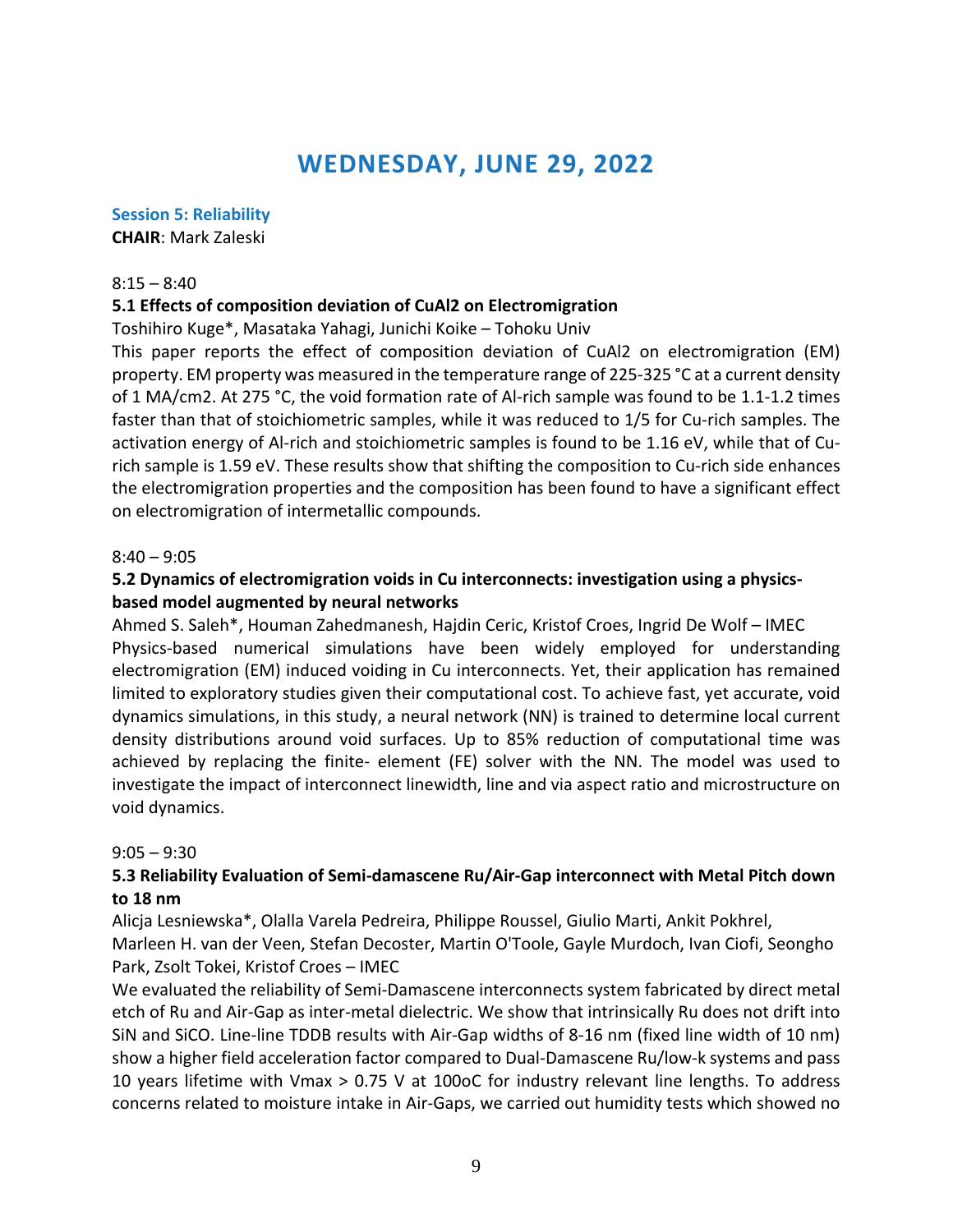significant change in capacitance, leakage and VBD after 1000h at 85C/85%RH. We also present that fully self‐aligned vias pass electromigration and thermal storage tests.

# $9:30 - 9:55$

# **5.4 Reliability benchmark of various via prefill metals**

Olalla Varela Pedreira\*, Veerle Simons, Marleen H. van der Veen, Ivan Ciofi, Seongho Park, Zsolt Tokei, Kristof Croes, Shirish Pethe, Wei Lei, Shinjae Hwang, Zhiyuan Wu, Feng Chen, Alexander Jansen, Jerome Machillot, Andrew Cockburn – IMEC

We show that filling vias with refractory metals deposited barrierless (like W or Ru) eliminate the reliability concerns raised in previous studies on Co via prefill. In particular, we characterized the reliability of W-Cu hybrid systems landing on Ru and Co and compare them with earlier results using Co and Ru via prefill. Via electromigration results show expected parameters for systems with SiCN cap and failure analysis after via electromigration shows no voiding in the W vias. Long term thermal storage experiments for 1200 h indicate that W vias are reliable and do not suffer from voiding or metal intermixing.

# 9:55 – 10:20

# **5.5 Failure Mode Analysis in Microsecond UV Laser Annealing of Cu Thin Films**

Remi Demoulin, Richard Daubriac, Louis Thuries, Emmanuel Scheid, Fabien Rozé, Fuccio Cristiano, Toshiyuki Tabata, Fulvio Mazzamuto – LAAS‐CNRS

The need of surface-localized thermal processing is strongly increasing especially w.r.t threedimensionally (3D) integrated electrical devices. UV laser annealing (UV‐LA) technology well addresses this challenge. Particularly UV-LA can reduce resistivity by enlarging metallic grains in lines or thin films, irradiating only the interconnects for short timescales. However, the risk of failure in electrical performance must be correctly managed, and that of UV‐LA has not been deeply studied yet. In this work microsecond‐scale UV‐LA is applied on a stack comparable to an interconnect structure (dielectric/Cu/Ta/SiO2/Si) in either melt or sub-melt regime for grain growth. The failure modes such as (i) Cu diffusion into SiO2, (ii) O incorporation into Cu, and (iii) intermixing between Cu and Ta are investigated.

### **10:20 – 10:40 AM Coffee Break**

#### **Session 6: Unit Process and Integration CHAIR**: Nick Lanzillo

### $10:40 - 11:10$

# **6.1 Recent Progress in Graphene Processes for Metallization and RF Applications (Invited)**

Kazuyoshi Ueno – Shibaura Institute of Technology

Research on graphene processes for the applications to interconnects and electrodes, such as graphene caps, direct deposition of multi‐layer graphene, and stable intercalation doping, is steadily progressing. Furthermore, attention will be paid to the application of graphene, which has a high kinetic inductance, to RF devices. Here, I will give an overview of recent research trends toward the practical application of graphene and discuss the issues.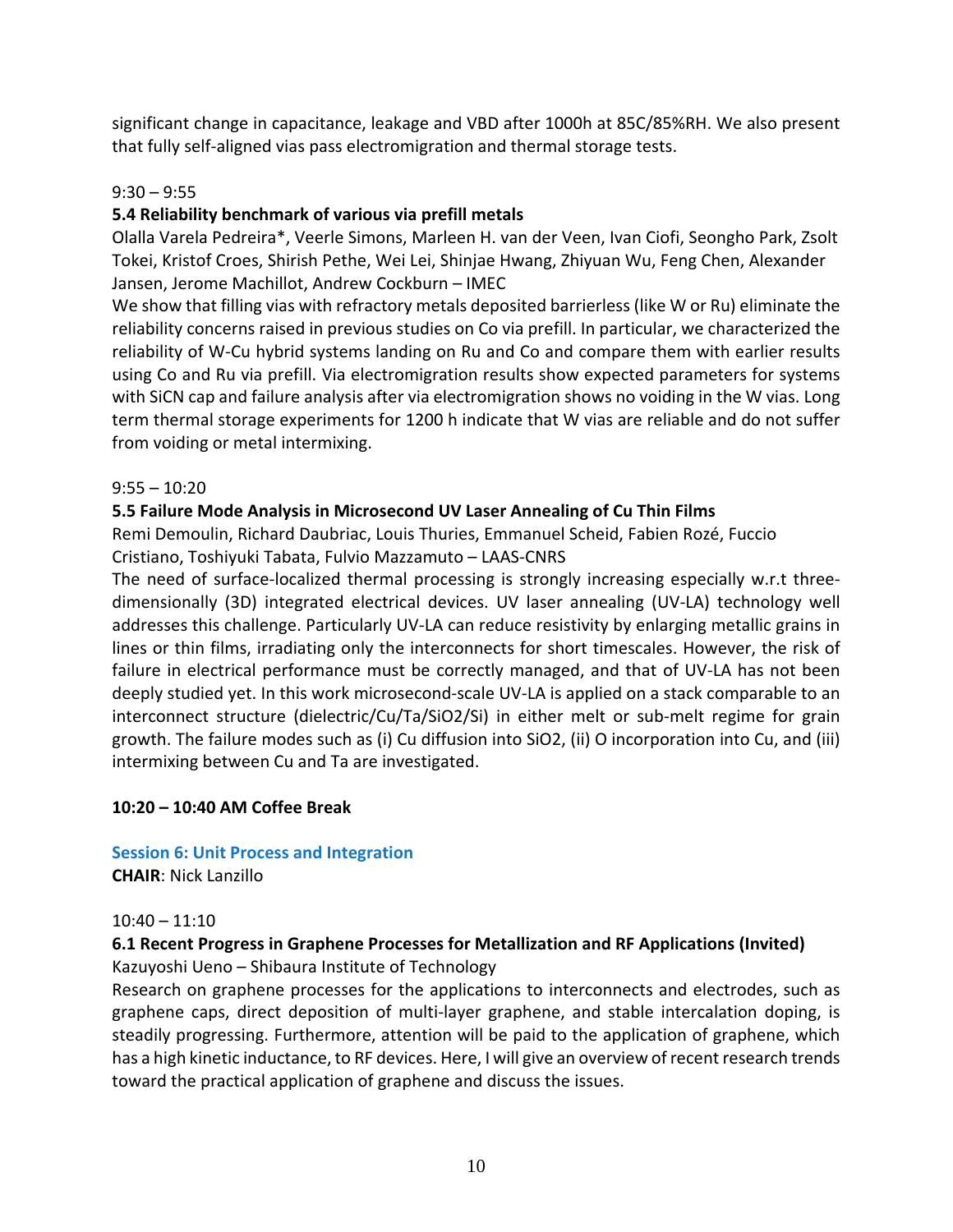#### $11:10 - 11:40$

# **6.2 Advanced process technologies for continuous logic scaling towards 2nm node and beyond (Invited)**

#### Tomonari Yamamoto – Tokyo Electron Limited

This invited talk describes the advanced process technologies for continuous logic transistor and interconnect evolution towards 2nm node and beyond. Gate-all-around (GAA) improves electrostatics over FinFET and enables continuous gate length scaling. Complementary FET (CFET), which is a structure of stacked transistors, is a next candidate architecture for the continuous cell height scaling enablement. Interconnect pitch scaling will also play crucial role for it and go with RC reduction knobs such as Cu extension, Post Cu and airgap. For better area usage and performance enhancement, backside power delivery network (PDN) is an attractive option. For these enablement, continuous process and tool advancement is necessary not only on film, etch, lithography and wet, but also on wafer bonding and thinning technologies. We will also review our recent progress in EUV related solutions including self‐aligned patterning.

#### 11:40 – 12:05

#### **6.3 Computational Analysis of the Role of Nanoconfinement on the Reliability of ULK Glasses** Karsu Kilic, Reinhold Dauskardt – Stanford

ULK glasses exhibit significant changes in both their structure and properties under nanoscale confinement which they are exposed in microelectronic applications where ULK glasses such as hybrid organic-inorganic organosilicates (OSG) are deposited into nano-scale patterns in silicon wafers to perform as electrical insulators. It is crucial to elucidate the role of nanoscale device effects on different OSG materials and explore design strategies to limit extra degradation in mechanical properties. Accordingly, we present computational results showing that hyperconnected hybrid OSG precursors with cyclic organic rings assemble relatively more homogenously under confinement which leads to the formation of smaller scale nanovoids with superior mechanical reliability compared to more commonly used ethylene bridged OSG hybrids.

#### **12:05 – 13:25 Lunch**

# **Session 7: Unit Process and Integration**

**CHAIR**: John Zhu

#### $13:25 - 13:50$

#### **7.1 Improvement of Line‐to‐line TDDB by Cu and Barrier‐metal Recess Structure for high voltage circuit in 3D Flash Memory**

Mitsuhiko Noda, Kotaro Fujii, Naomi Yanai, Tsubasa Watanabe, Atsushi Kato, Kosuke Horibe, Eiru Yoshida, Tatsuhiko Koide, Hiroshi Fujita, Yumi Nakajima, Masayoshi Tagami, Kazuya Ohuchi – Kioxia Corporation

Cu interconnect structure is investigated to improve TDDB property of Cu line‐to‐line with scaled pitch in high voltage circuit for 3D flash memory. Recessed Cu and barrier-metal structure reduce unexpected local electric field concentration, and suppress Cu2+ or other cations drift into intra metal dielectrics. Those result in better reliability characteristics regarding TDDB life time than that of conventional structure.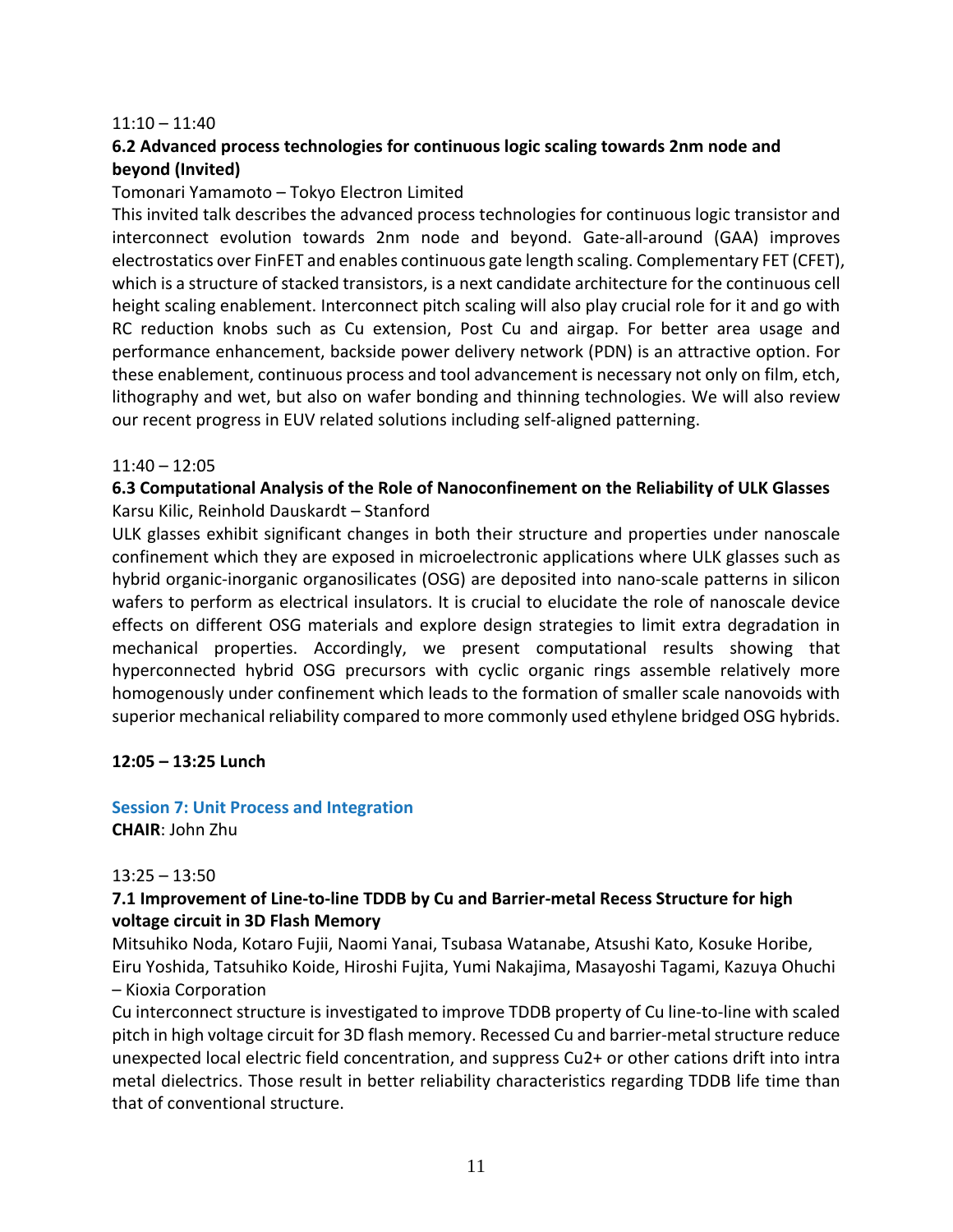#### 13:50 – 14:15

#### **7.2 Enabling 3‐level High Aspect Ratio Supervias for 3nm nodes and below**

Daniel Montero, Victor Vega Gonzalez, Yannick Feurprier, Olalla Varela Pedreira, Noriaki Oikawa, GERARDO Martinez, Dmitry Batuk, Harinarayanan Puliyalil, Janko Versluijs, Hanne De Coster, Nina Bazzazian, Nicolas Jourdan, Kaushik Kumar, Frederic Lazzarino, Gayle Murdoch, Seongho Park, Zsolt Tokei – IMEC

High aspect-ratio (AR) 3-level Supervias (SV), with a minimum bottom CD of 15.5 nm and AR = 7.7 are successfully integrated in a 3nm node chip. 3-level SV directly connects Mx with Mx+3 metal layers, without connecting to the intermediate two metal layers. Enabling such high AR SV is achieved by fine tuning the SV etch process to guarantee uniform SV landing and a straight vertical profile. Electrical results show that 3‐level Kelvin SVs provide an average resistance of 58Ω, yielding > 95 % for the best conditions, improving our previously reported yield values of 2‐ level with enhanced AR [1]. 3‐level SVs gave a resistance 13% lower than the conventional 2‐level stacked via configuration [2]. Metallization stack used was 0.3 nm of ALD TiOx as an adhesion layer, followed by a Ru CVD deposition of 70 nm. Thermal shock tests of 500 hours, between ‐ 50°C and 125°C, performed on intervals of 15 min each, showed that the Kelvin resistance values remained virtually unchanged. Therefore, 3‐level SV are stable after thermal shock tests, proving that they are a robust scaling booster for the 3nm node.

#### $14:15 - 14:40$

#### **7.3 Galvanic Corrosion Effect of Co Liner on ALD TaN Barrier**

Junki Jang, Changhyun Kim, Youngsoo Yoon, Yun Ki Choi, Hoon Kim, Jungil Park, Jaehyeong Park, Minguk Kang, Youngwoo Kim, Seonguk Jang, Junghwan Ahn, Eunyoung Park, Wonmin Jeong, Jeongjae Kim, Minhyuk Oh, Wonkyu Han, Dongwoo Shin, Wookhwan Kim, Jaeyoung Yang, Honglae Park, Segab Kwon, Jeong Hoon Ahn, Dr. Ku, Jahum – Samsung Electronics This paper describes strong galvanic corrosion effect of Co liner on atomic layer deposition (ALD) TaN barrier during Cu CMP. Compared to Co liner on physical vapor deposition (PVD) TaN, Co liner on ALD TaN was more easily corroded resulting in Cu void defects. We investigated characteristic differences between ALD and PVD TaN, and identified the root cause of Cu void formation is higher nitrogen content in ALD TaN film. We could minimize the galvanic corrosion and the resulting Cu voids by reinforcing plasma treatments after ALD TaN deposition.

#### **14:40 – 15:00 PM Coffee Break**

#### **Session 8: Advanced Interconnects**

**CHAIR**: Paul Besser, Kisik Choi

#### 15:00 – 15:30

#### **8.1 Advanced interconnect technology for 2nm node and beyond (Invited)**

Jinnam Kim – Samsung Electronics

The device nodes of 2nm and beyond face great challenges on performance, power, area and cost since the patterning needs more EUV layers and the resistance of contacts and wires increase as the interconnect scales down. Industries are struggling to extend Cu interconnect by reducing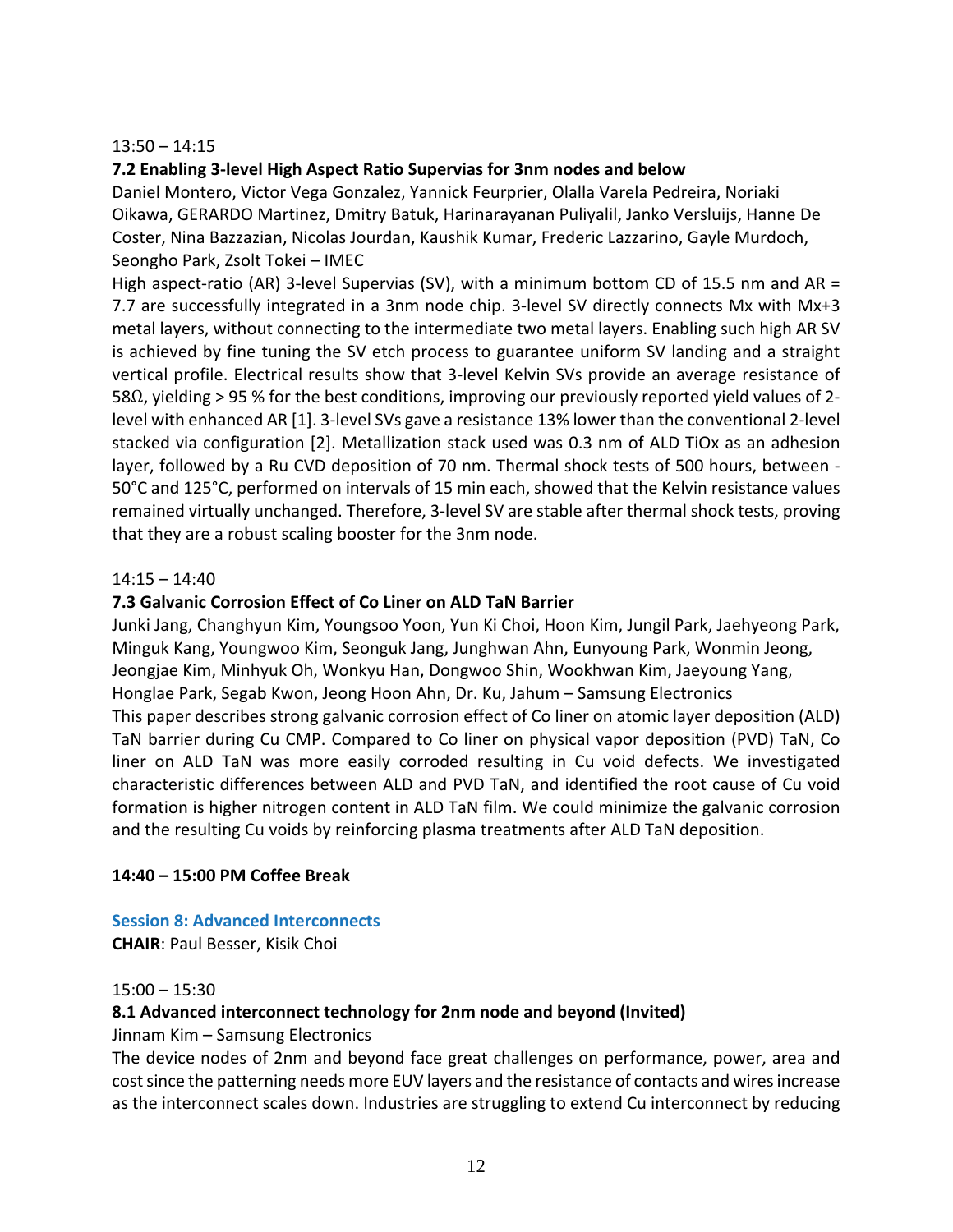barrier metal thickness and implementing selective barrier metal, however, the resistance is already higher than the values required to meet the device performance target. Alternative metals can be the solution of these challenges due to its low resistivity at the line width smaller than around 10 nm. Also, it gives chances to grow the single grain at the hole type patterns and deposit metals selectively from the via bottoms. Furthermore, direct metal etch scheme can be considered with alternative metals, which provides the lower resistance than damascene at same aspect ratio and the easy way to make airgap between patterned wires. Direct etch schemes with airgap can be the only solution to achieve the low resistance and the low capacitance at the same time. Another disruptive solution is to adopt new schemes such as backside power delivery network and buried power rail, which enable more wide wires for delivering power on the backside of the wafer and give more spaces to route in the interconnect layers at the front side of the wafer. However, it entails difficult techniques of wafer bonding, thinning, and making nano‐sized TSV. Also we have to choose proper metallization to fill the TSV to have low resistance with less defects.

#### $15:30 - 15:55$

### **8.2 Metal‐Induced Line Width Variability Challenge and Mitigation Strategy in Advanced Post‐ Cu Interconnects**

Koichi Motoyama, Nick Lanzillo, Sagarika Mukesh, Cornelius Brown Peethala, Terry Spooner, daniel edelstein, Kisik Choi – IBM

This study illustrates that the mechanism of line wiggling (repetitive line CD variability) caused by post-Cu alternative metals deposition can be characterized by a "zipping up" behavior of alternative metals, which is related to their surface energy. The repetitive line CD variability caused a line resistance increase, which resulted in overall circuit performance degradation. It has been observed that the extent of line wiggling has strong dependencies on several parameters such as A/R (Aspect Ratio) of trenches and the modulus of IMD (Inter Metal Dielectric). We have demonstrated Ru interconnects without line wiggling by using a sacrificial TiN template which is replaced with low‐k material after line fabrication.

#### 15:55 – 16:20

# **8.3 Barrierless ALD Molybdenum for Buried Power Rail and Via‐to‐Buried Power Rail metallization**

Anshul Gupta, Jan Willem Maes, Nicolas Jourdan, Chiyu Zhu, Sukanya Datta, Olalla Varela Pedreira, Quoc Toan Le, Dunja Radisic, nancy heylen, Antoine Pacco, Shouhua Wang, Moataz Mousa, Young Byun, Felix Seidel, Bart de Wachter, Gayle Murdoch, Zsolt Tokei, Eugenio Dentoni Litta, Naoto Horiguchi – IMEC

This work reports for the first time, a middle‐of‐line (MOL) compatible, barrier/liner‐less ALD molybdenum (Mo) process on SiO2 used for Via‐to‐buried‐power‐rail (VBPR) and contact‐to‐ active (M0A) dual damascene metallization. We also compare the MOL‐compatible ALD process with the front-end-of-line (FEOL)-compatible ALD process used for BPR fill as reported in [1]. In addition, we report that Mo-BPR can withstand 800 °C anneal, demonstrating its compatibility with high thermal budgets of FEOL. Furthermore, we demonstrate for the first time, integrated (i.e. w/o air‐break) precleans prior to Mo‐VBPR deposition for contact formation with Mo‐BPR. The precleans remove MoOx from Mo-BPR surface proven by SIMS characterization at blanket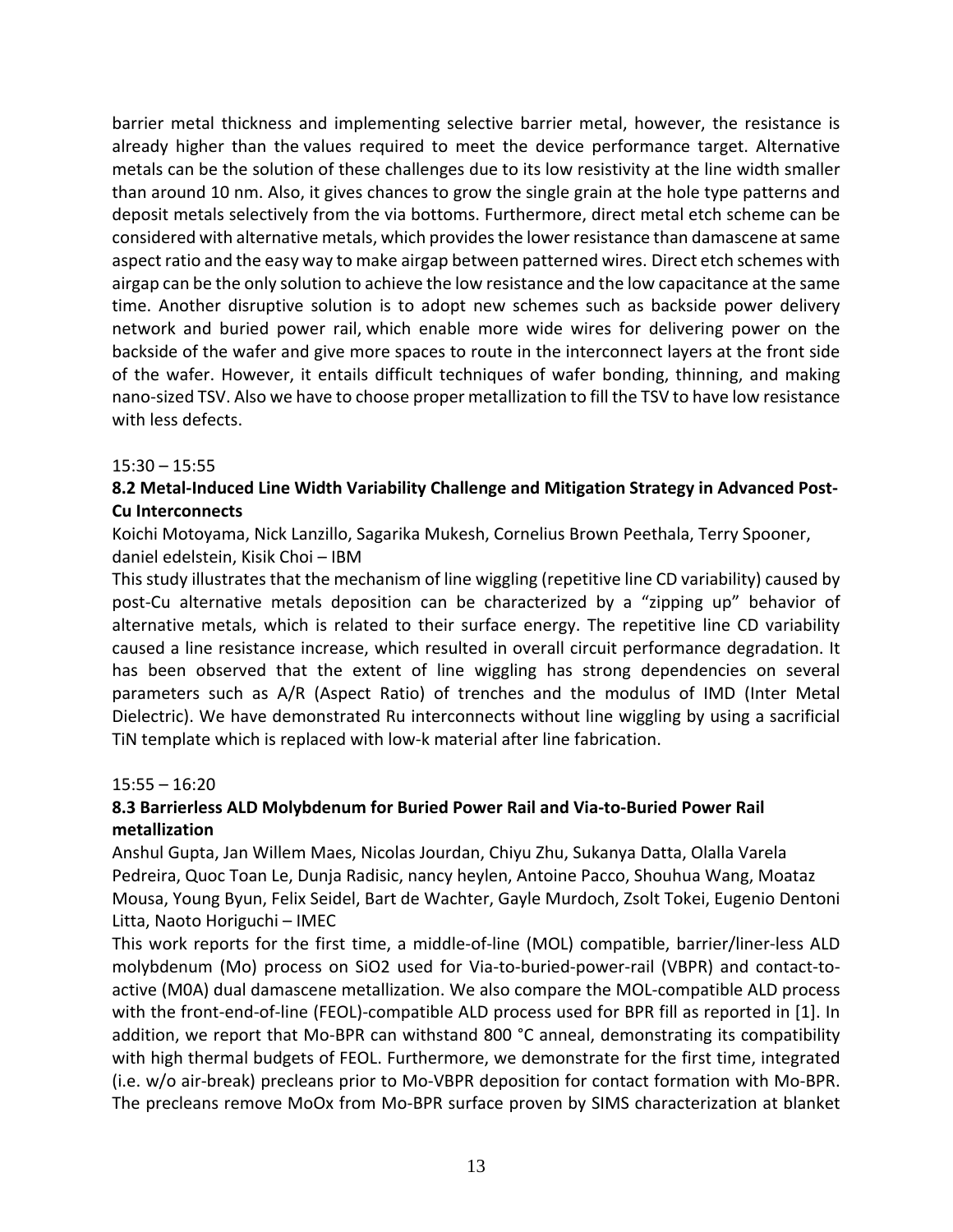film level. The effectiveness of precleans is further proven at via level with a good agreement between measured and predicted Mo-VBPR resistance (R) landing on Mo-BPR. Finally, the first downstream electromigration tests on Mo‐BPR annealed at 800 °C show no failures for >150 h at 5 MA/cm2 & 330 °C proving its robust behavior.

#### $16:20 - 16:45$

# **8.4 MP18‐26 Ru Direct‐Etch Integration Development with Leakage Improvement and Increased Aspect Ratio**

Ankit Pokhrel, Giulio Marti, Martin O'Toole, Gayle Murdoch, Anshul Gupta, Stefan Decoster, Souvik Kundu, Elisabeth Camerotto, Quoc Toan Le, Arame Thiam, Alicja Lesniewska, Seongho Park, Zsolt Tokei – IMEC

Ru semi‐damascene has been recently considered as a promising candidate to replace the conventional Cu dual damascene to meet the continued RC scaling needs in sub‐2nm technology nodes. In this work, Ru lines with critical dimension of 9‐10 nm and AR 3‐6 targeting MP18‐MP26 were fabricated in IMEC 300‐mm pilot line using EUV‐SADP technique and subsequent direct etch of Ru films for the first time. We demonstrate the optimizations made in patterning, metal etch, and clean that enabled the successful fabrication of Ru lines. Single line resistance of 10µm Ru with AR 3 shows that >90% of the devices meet the resistance target of <700  $Ω/μm$  for MP20-26 and ~50% for MP18. Leakage current measurements between the core-defined and gap-defined Ru lines show >90% of devices meet the leakage target of 10‐11A/um.

#### $16:45 - 17:10$

# **8.5 Balancing Interconnect Resistance and Capacitance at the Advanced Technology Nodes based on Full Chip Analysis**

### Da Eun Shim, Azad Naeemi – GIT

This paper presents a technology-circuit co-optimization flow to achieve the best balance between wire resistance and capacitance in advanced technology nodes. It is shown that increasing the wire width to spacing ratio improves the circuit performance by up to 17.7%. In addition, we perform a sensitivity analysis on the resistance of interconnects within standard cells at the 7nm node where we show that a 2X hypothetical increase results in a 5.1% degradation in overall circuit performance, whereas a 0.5X hypothetical resistance improvement results in a 2.1% decrease in power.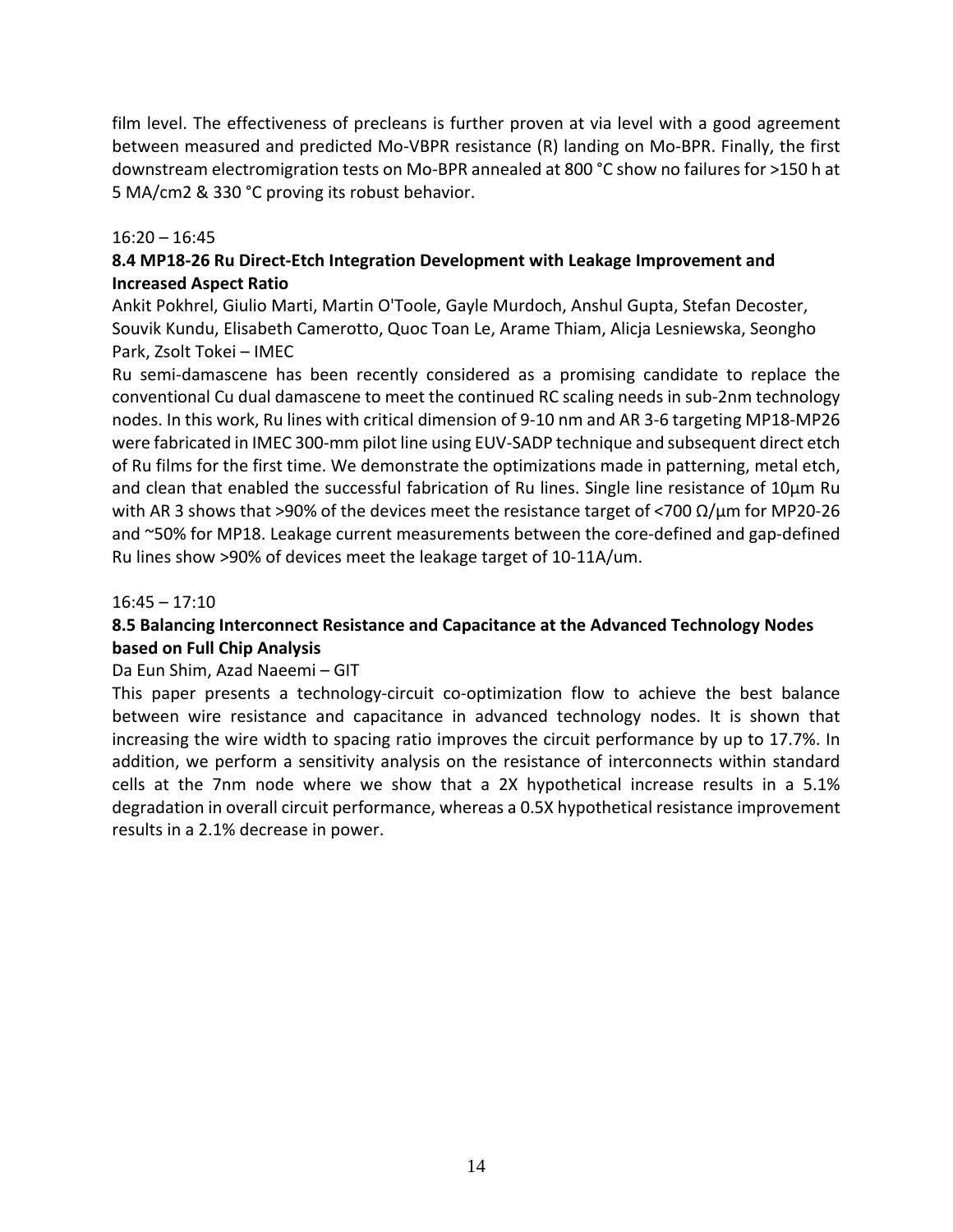# **Poster Session and Conference Reception (17:30 – 19:30)**

#### **Posters**

**CHAIR**: Tatsuya Usami

#### **P1. A new methodology for modeling Air‐Gap TDDB**

Yu Fang, Ivan Ciofi, Philippe Roussel, Alicja Lesniewska, Robin Degraeve, Davide Tierno, Ingrid De Wolf, Kristof Croes – IMEC

We present a methodology for predicting line-to-line reliability of Air-Gap schemes, which accounts for line edge roughness and electric field enhancement. Our model is calibrated to the intrinsic reliability properties of the Air‐Gap interface dielectrics, which are characterized by performing time‐dependent dielectric breakdown measurements on planar capacitors. We validate our model to experimental TDDB data from Ru/Air‐Gap semi‐damascene interconnects and predict that deeper Air‐Gaps, extending into the bottom interlayer dielectric, can significantly boost the reliability of Air‐Gaps schemes.

#### **P2. Stress and thermal stress evolution in Mo and Ru thin films**

Valeria Founta, Jean‐Philippe Soulie, Shibesh Dutta, Ingrid De Wolf, Joris Van de Vondel, Johan Swerts, Zsolt Tokei, Christophe Adelmann – IMEC

In this work, the microstructural and stress evolution of Mo and Ru films is studied at relevant temperatures for interconnect processing. Wafer bow measurements, transmission electron microscopy (TEM), in‐situ XRD (IS‐XRD), and microelectromechanical systems (MEMS) were used to determine stress and thermal stress evolution for 10 to 30 nm thick films. We show that Mo and Ru present a complex evolution of the stress evolution during thermal cycling that can be linked to the creation and diffusion of point defects.

# **P3. Improved Resistivity of NiAl Thin Films at Low Temperature for Advanced Interconnect Metallization**

Jean-Philippe Soulie, Zsolt Tokei, Johan Swerts, Christophe Adelmann – IMEC

We investigate NiAl as a potential alternative for Cu in future interconnect metallization schemes. NiAl was deposited by physical vapor deposition at temperatures up to 420ºC. A resistivity of 30  $\mu\Omega$ cm was achieved for a 7 nm thick NiAl film at a deposition temperature of 420°C with in-situ Si capping at 100ºC. A resistivity of 18  $\mu\Omega$ cm was reached for 22 nm thick NiAl in identical conditions. Depositing epitaxial NiAl on Ge (100) led to an even lower resistivity of 14.3  $\mu\Omega$ cm for a 22 nm film since better crystallinity was obtained. Challenges and integration feasibility are discussed. Keywords: Aluminides; alternative metals; thin films; resistivity; interconnect

# **P4. Low Resistivity Titanium Nitride Thin Film Fabricated by Atomic Layer Deposition with TiCl4 and Metal‐Organic Precursors in Horizontal Vias**

Cheng hsuan Kuo – UCSD

Titanium nitride (TiN) thin films are utilized as diffusion barriersfor Co and W metal layers as well as the gate metal barrier in CMOS and memory devices due to the material's low resistivity; TiN is also used as a coating for hard disk drives[1]. Low resistivity TiN in commercial devices has been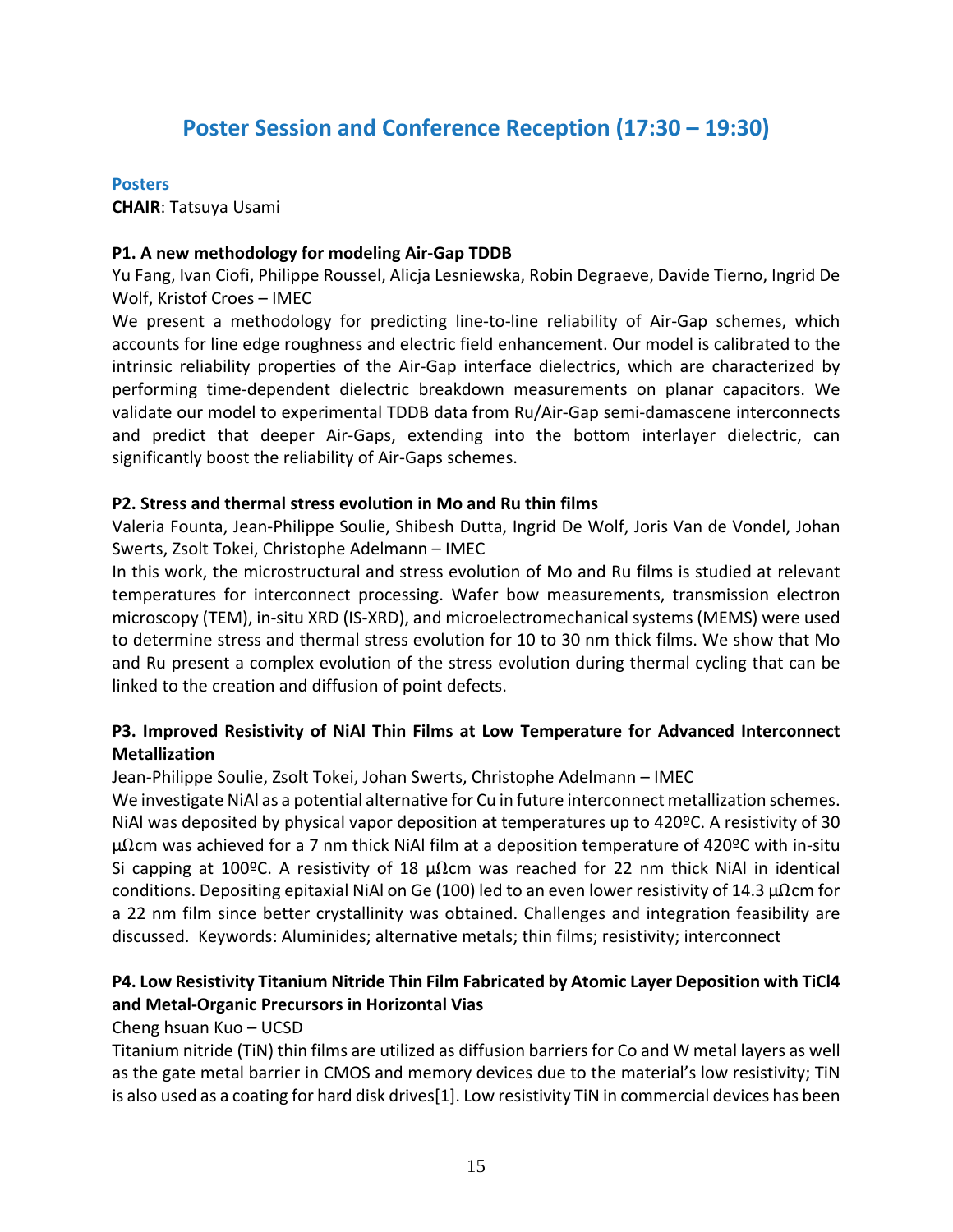deposited by plasma‐enhanced ALD (PE‐ALD) and by physical vapor deposition. However, for high aspect ratio features and horizontal vias, deposition by thermal ALD is needed to enhance the conformality of the deposition process. In the present work, it is shown that the resistivity can be decreased below 220 u $\Omega$ -cm with a non-halogenated precursor at 425 oC by using a Ti precursor with high thermal stability and by reducing the oxygen and carbon contents in the films using a highly reactive co-reactant, anhydrous hydrazine (N2H4). Titanium tetrachloride (TiCl4), as well as three metal‐organic precursors and anhydrous hydrazine (N2H4, Rasirc, Brute Hydrazine), were employed with ultra‐high purity nitrogen purge gas. Films formed with the three halogen‐free precursors, TDMAT (tetrakis(dimethylamino)titanium), TDEAT (tetrakis(diethylamino)titanium), and TEMATi (tetrakis(ethylmethylamido)titanium) were compared to TiCl4 for resistivity and conformality. The TiN ALD chamber was connected to an in‐ situ Auger electron spectrometer (RBD Instruments), which determined the atomic composition of ALD TiN. Pulse lengths and purge times were optimized on HF‐cleaned Si (100) or degreased SiO2. For TiCl4, the optimized deposition temperature was 425 oC and the optimal pulse times were 300 ms for TiCl4 and 3600 ms for N2H4, but for the metal-organic precursors, different optimized pulsed lengths and deposition temperatures were needed. Four‐point probe (Ossila) measurements were performed to determine the resistivity of TiN thin films on degreased SiO2 substrates. Nanoscale patterned samples with horizontal vias (aspect ratio: 1:5) were used to verify the conformality of the low resistivity TiN thin films. TEM was employed to analyze the conformality of TiN thin films.

#### **P5. Integration of Al2O3 Etch Stop Layer in 21nm Pitch Dual‐Damascene BEOL interconnects**

Chen Wu, Victor Vega Gonzalez, Hanne De Coster, Quoc Toan Le, Filip Schleicher, Alicja Lesniewska, Gayle Murdoch, Seongho Park, Zsolt Tokei – IMEC

To overcome the micro loading effect that happens during M2 trench etch, an Al2O3 etch stop layer is successfully implemented in our test vehicle with minimum 21nm metal pitch dual‐ damascene interconnects. Two integration challenges are investigated: via opening difficulty with 2nm Al2O3 layer and undercut issue with 5nm Al2O3 layer. Potential solutions are proposed accordingly. Post Ru metallization, good morphological and electrical results are demonstrated for the split with 5nm Al2O3.

# **P6. Developing a Low‐Temperature Flip‐Chip Bonding Technology with In/Au Microbumps to Suppress the Thermal Load on Spintronics Devices**

Hisashi Kino, Takafumi Fukushima, Tetsu Tanaka – Tohoku Univ.

Spin transfer torque magnetic random-access memory (STT-MRAM) with magnetic tunnel junction (MTJ) devices, which are among the spintronics devices, have many advantages, such as high programing speed and sufficient endurance. Therefore, currently, the spintronics devices are being thoroughly studied. However, they suffer from low thermal stability; thus, low‐ temperature integration and packaging technologies need to be developed. In this study, we applied In/Au microbumps, which have low bonding temperature and high thermal stability, to a flip-chip bonded STT-MRAM onto a Si interposer. No effect of the flip-chip bonding process on the STT‐MRAM cell was observed. Investigation results indicated that low‐temperature bonding technology with In/Au microbumps are promising for accelerating the integration of spintronics devices.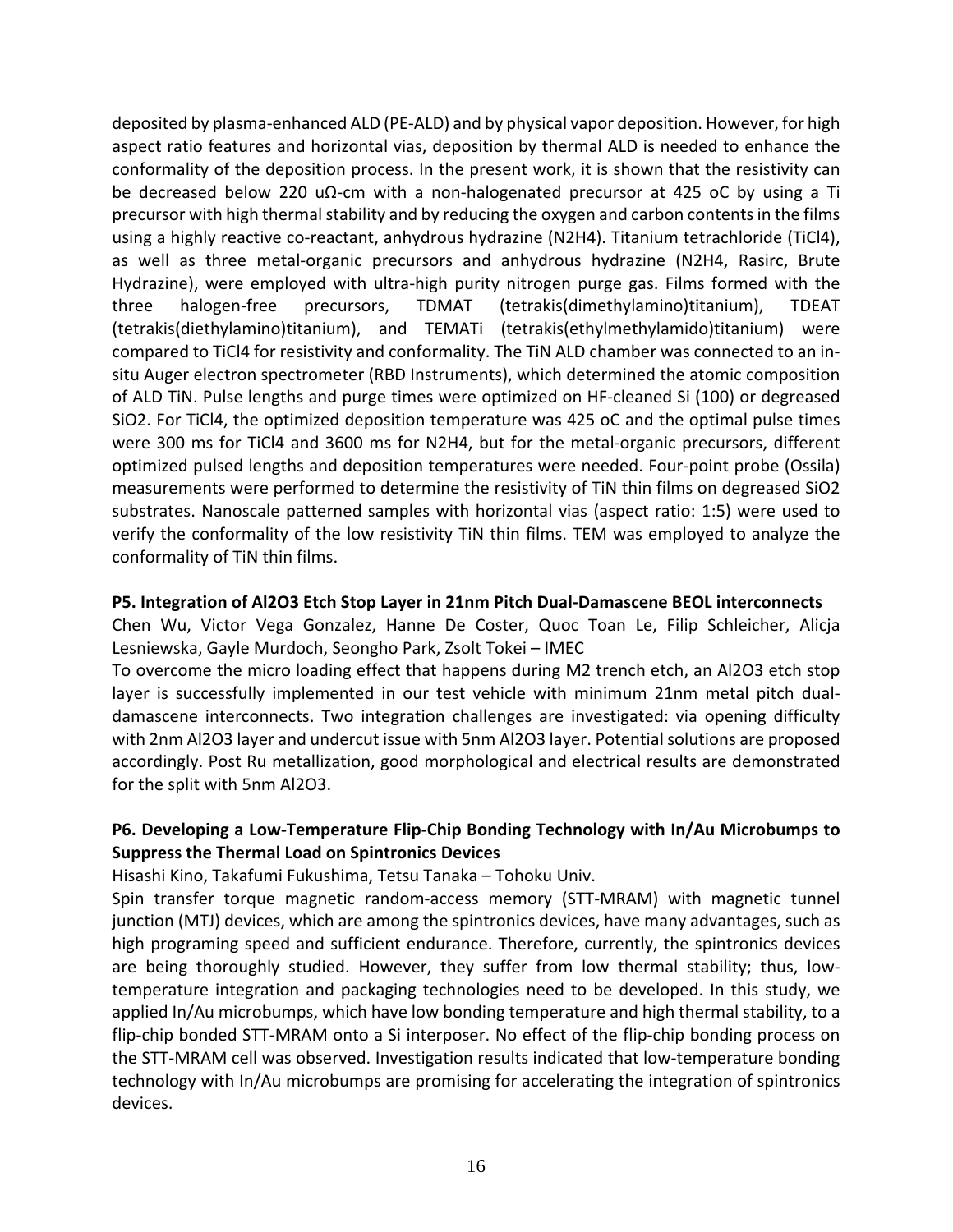# **P7. Effect of Current on Ni Catalyst Layer Used for Current‐Enhanced CVD of Multilayer Graphene**

Jumpei Tokida, Reno Hasumi, Kazuyoshi Ueno – Shibaura Institute of Technology

Current application was found to enhance the crystallinity of multilayer graphene during CVD using a Ni catalyst layer. However, the reduction of surface roughness has been the issue. The effect of current to the Ni catalyst layer was investigated, and it was found that the current promotes the growth of Ni (111) grains, leading to the enhanced compressive stress. After reaching the stress limit, the Ni microstructure changed again and the stress was relaxed. Such microstructure changes in the Ni film correlated with the surface roughness.

#### **P8. Selective and Tunable Slurry for Advanced Packaging Epoxy Mold Compound**

Shogo Arata, Chiaki Noda, Yasuhiro Ichige, Satoyuki Nomura, Trianggono Widodo, Nagatoshi Tsunoda, Xavier Brun – Showa Denko Materials Co., Ltd and Intel Corporation

Chemical mechanical polishing (CMP) process have been heavily utilized in throughout the semiconductor manufacturing processes from front-end to back-end for decades. However, CMP process is still in its early stage for advanced packaging because of the difficulties observed with implementation of CMP process such as: low removal rate, poor selectivity, and elevated surface roughness and defects on the organic polymer film. Nevertheless, CMP process is becoming an essential part of the 2D advanced packaging and beyond in order to achieve smaller pitch and improve re-distribution layer (RDL) process. In this paper, we focus on highly tunable removal rate and selectivity, and low defectivity performance slurry for epoxy mold compound (EMC) with silica filler and Cu pads.

### **P9. Schottky barrier height reduction by oxide layer insertion in Al/n‐GaN structure**

Jiro Koba, Masataka Yahagi, Junichi Koike – Tohoku Univ.

The purpose of this work is to obtain the low specific contact resistivity on n‐GaN. We investigated the Schottky barrier height between various metals and GaN and found that Fermi level pinning occurred at the interface between metals and GaN. We also attempted to reduce the specific contact resistivity using MIS structure in order to release Fermi level pinning. We selected GaOx and TiOx for the insulator materials and obtained the low specific contact resistivity of 7.1×10<sup>-7</sup> Ω⋅cm2 with GaOx on n-GaN having Si doping concentration of 2x1018 cm<sup>-3</sup>

### **P10. A Novel Air‐gap Formation Method for Metal Interconnect**

#### Youngjoon Choi, Seong‐Sik Jo – Philoptics

Electrospinning technology was introduced to the formation of air‐gap in metal interconnection. A polyimide fiber‐cluster layer was made with thistechnology on the line and space (L/S) patterns. After the hot melting of the layer, a perfect air‐gap structure was created. It is different from the non-conformal CVD, and the sacrificial layer method. A polyimide nano-fiber-cluster layer (PInFCL) formed by E/S is changed into a dense polyimide (PI) film. Then it looks like a bridge on the patterns showing a perfect air‐gap‐like space.

# **P11. Wet processes deposition for HAR TSV metallization using electroless Co liner and alkaline Cu seed layer**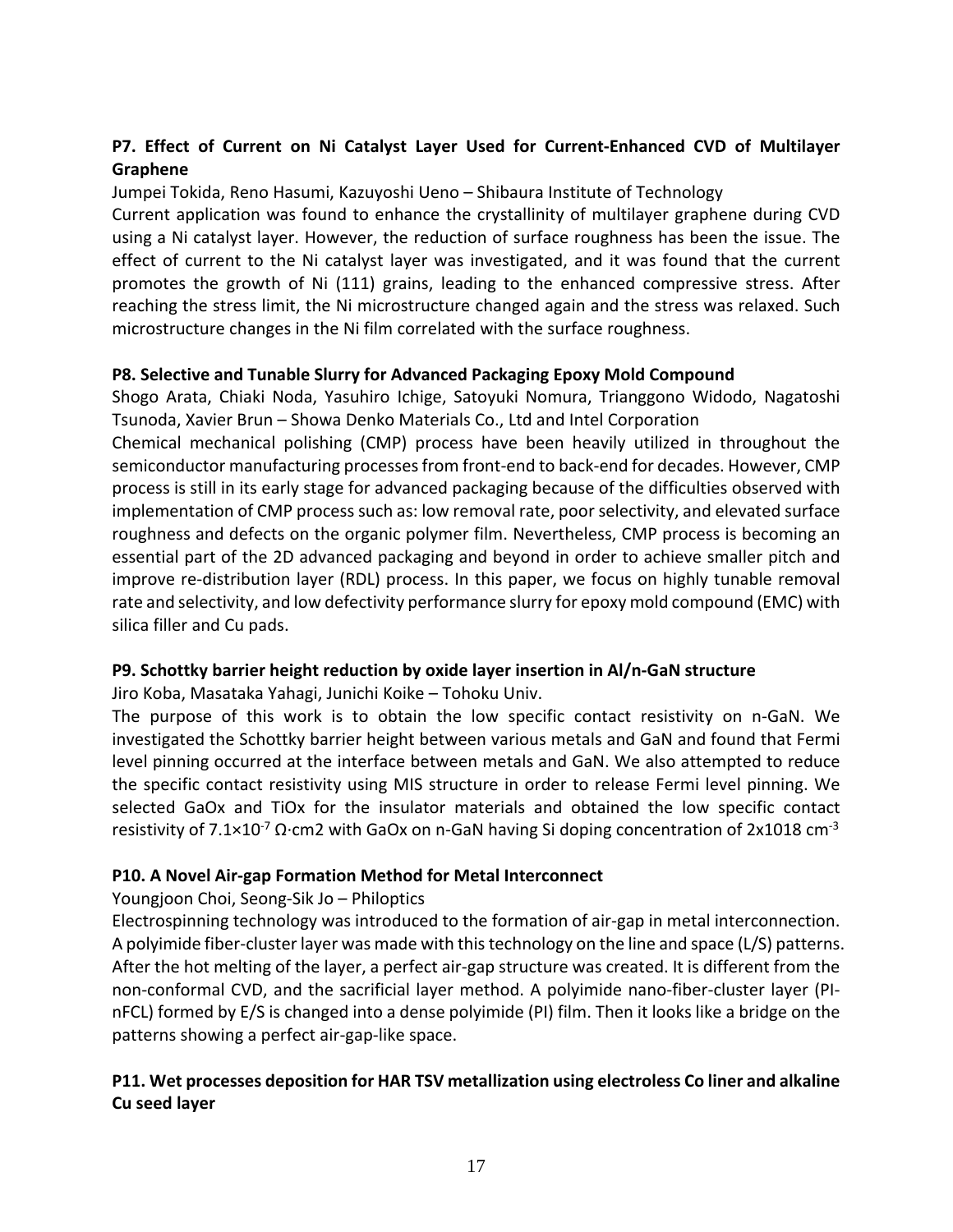### Qu Xin‐ping – Fudan Univ.

Through silicon via (TSV) with a high aspect ratio is in great demand in three‐dimension (3D) integration technology. This work demonstrates a wet process flow for high aspect ratio TSV metallization using electroless cobalt deposition and copper electroplating. The electroless deposited Co liner and alkaline electroplating deposited Cu seed layer are successfully integrated into a 4 μm×50 μm TSV with an aspect ratio higher than 10:1. The electroless Co liner layer with a step coverage of up to 98% is formed on the TiN barrier by adding a suppressor additive in the plating bath. Then, a conformal alkaline Cu seed layer with step coverage of 75% is deposited on the Co liner layer throughout the TSV. Finally, the TSV is filled by the acidic Cu electroplating without voids, indicating the high quality of the Co liner layer as well as the Cu seed layer and the feasibility of the demonstrated wet process flow in the high aspect ratio TSV.

### **P12. Ru electrodeposition and behaviors of additives for advanced technology nodes**

Youjung Kim, Haneul Han, Jinhyun Lee, Bongyoung Yoo – Hanyang Univ.

Ru deposition is required for advanced technology nodes (< 32 nm) because it can improve the performance with low resistivity in nanoscale features. This study reports electrochemical reactions of Ru and behaviors of additives on Ru electrodeposition using cyclic voltammetry (CV) and linear sweep voltammetry (LSV). Ru3+ forms complexes, and the complexes are reduced on the Ru surface. It was confirmed that disodium 3,3'‐Dithiobis(1‐propanesulfonate) (SPS) could accelerate Ru deposition, and polyvinylpyrrolidone (PVP) could suppress Ru deposition. Also, NaBrshowed suppression, and it can form a strong suppression layer with PVP. Focused ion beam (FIB) image shows the filling of Ru with those additives.

### **P13. Electromigration Degradation of Gold Interconnects: A Statistical Study**

Hajdin Ceric, Roberto Lacerda de Orio, Siegfried Selberherr – TU Wien

Electromigration induced degradation of gold metallization used for GaAs devices is a significant, but not sufficiently investigated phenomenon. In this work, a complete physics‐based analysis of electromigration in gold is presented. In particular, the dependence of statistical failure features on the variation of geometric properties is investigated. The experimentally observed impact of the interconnect geometry on the mean failure time and the associated standard deviation of the failure times is well reproduced by numerical simulations.

# **P14. Scaling Down Diffusion Barriers: Performance and Thickness Dependence of TaN and Two‐ Dimensional‐Material‐Based Barrier Layers**

Hippolyte Pierre Andre Georges Astier, Muhammed Juvaid Mangattuchali, Soumyadeep Sinha, Jing Yang Chung, Saurabh Srivastava, Chandan Das, John Sudijono, Silvija Gradecak – National Univ. of Singapore

Two-dimensional (2D) materials have been suggested to offer a viable route towards further miniaturization of interconnect technology as new diffusion barriers (DBs), replacing current industry standards at low thickness regime. We investigate new copper DBs to be used in back end of line (BEOL) interconnect structures, based on 2D materials grown on a large scale. The films are characterized using transmission electron microscopy, X-ray photoelectron spectroscopy and Raman spectroscopy to verify their structural quality and chemical composition. An experimental protocol is presented to assess the performance of these films as DBs, including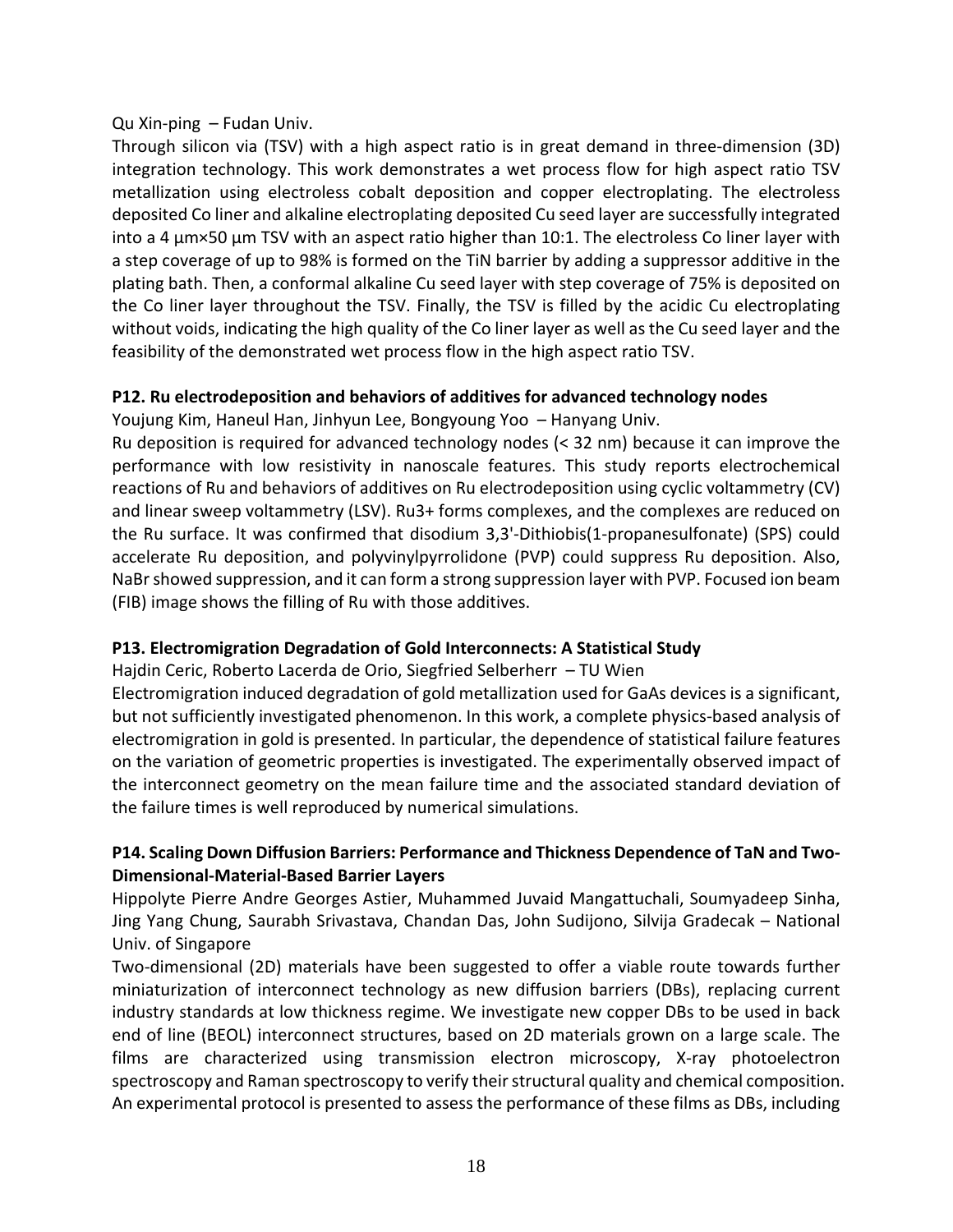a device fabrication scheme and a measurement scheme that both allow for the comparison of different barriers. This study establishes the difference in barrier properties as a function of film thickness based on their different crystal structure, comparing 2D materials with industry standard TaN barriers, thus evaluating the potential of 2D materials for future, scaled down, interconnect technology. This screening protocol also enables optimization of the growth conditions for improved DBs.

### **P15. Change in resistivity of fine metal line by KrF excimer laser annealing**

Yasutsugu Usami, Kaname Imokawa, Ryoichi Nohdomi, Kouji Kakizaki, Hakaru Mizoguchi – Gigaphoton Inc.

Regarding the resistance reduction in the fine metal line of the semiconductor device, the annealing effect by the excimer laser has been confirmed. KrF excimer laser irradiated to Cu and Ru as fine metal line materials, and the change in resistivity and the surface condition (change in the metal grain size) were confirmed. As a result, in Cu, the grain size doubled, and the resistivity decreased by about 20%. In Ru, the grain size expanded by about 1.2 times, and the resistivity decreased by about 10%. This experimental evaluation was performed by a KrF excimer laser with a pulse width of 82 ns and was found to have the lowest resistance just before the irradiation damage threshold (melting or ablation initiation value) in both cases.

# **P16. Cu to Cu direct bonding with optimized self‐annealing behavior of the electroplated copper**

Haneul Han, Chaerin Lee, Sangwoo Park, Youjung Kim, Bongyoung Yoo – Hanyang Univ. Cu to Cu direct bonding at low temperature has required the driving force of the Cu films to self‐ diffuse each other. In thisstudy, high defect density Cu was optimized with a mechanical property of the self‐annealing phenomena. Furthermore, the mechanism of the defect generation was studied with electrochemical analysis. Based on the analytical study, Cu to Cu bonding with the high defect density Cu, which had high tensile strength, was successfully conducted at 250C bonding temperature.

### **P17. Conformal Copper ECD Metallization Process for deep TSV**

Thomas Weidner, Volker Goetz, Theresa Roesch, Asmaa Bouhlal, Nik Wunder, Stephan Reinert, Kerst Griesbach, Manuela Goebelt, Hannes Mehner – X‐FAB

This study highlights different aspects and challenges of through silicon via (TSV) metallization in a via-last approach in thick Wafers. The TSV-last process enables a modular TSV integration in already existing technologies without major design or process changes. The study focuses on the challenges of the metallization process of the TSVs, including the metallization inside the TSV, the back side redistribution layer (RDL) as well as the contact to the front side metal. It is shown that the front side metallization has a significant influence on the TSV contact resistance. Furthermore, the influence of different electrolytes on the Cu-Plating process (used for TSV and RDL metallization) is analyzed.

### **P18. Express Metrology for sub 7nm Copper and Cobalt Damascene Plating Baths**

Michael Pavlov, Danni Lin, Zhi Liu, Yin Jing and Eugene Shalyt – ECI Technology, Inc.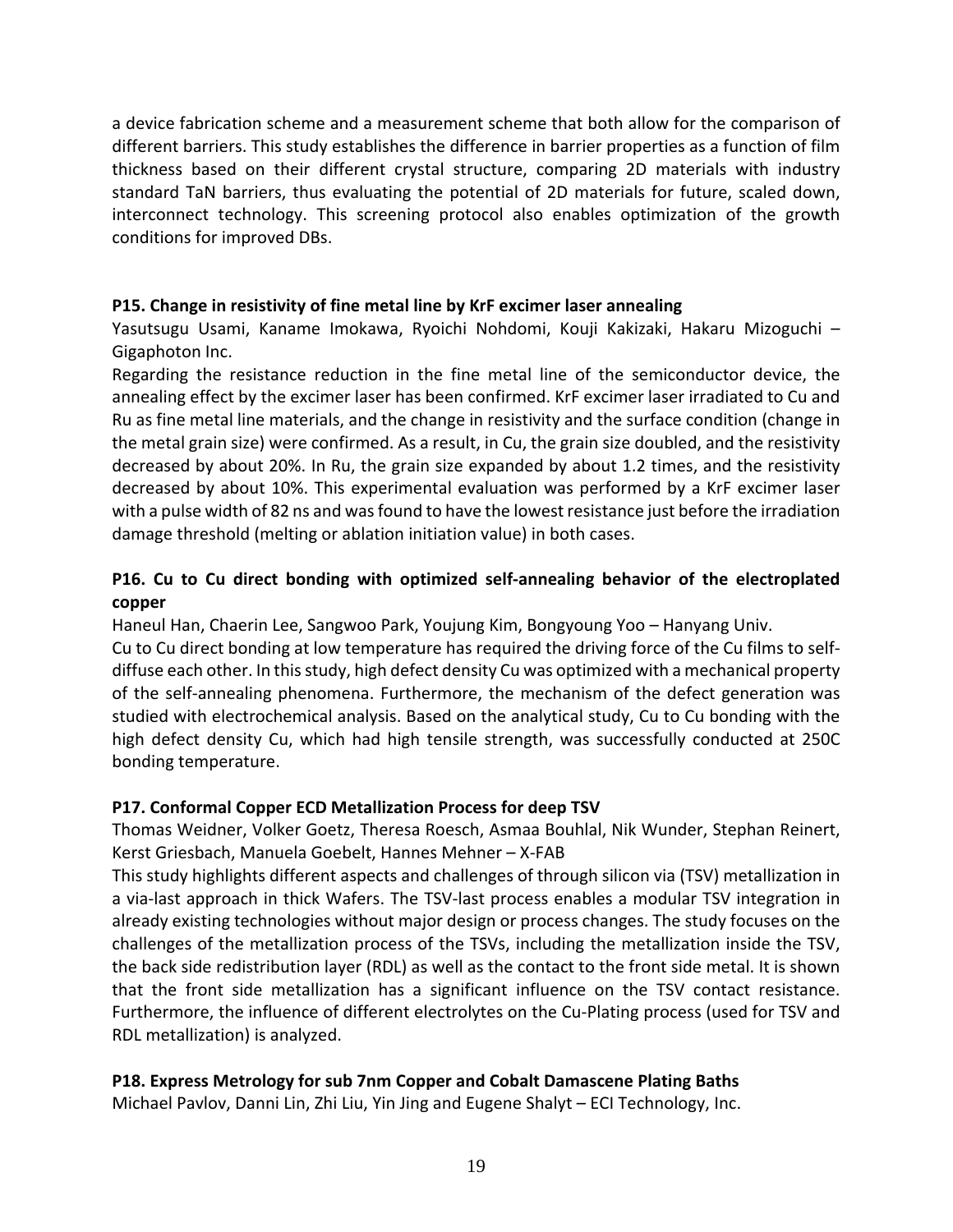The capability of analyzing all components in modern damascene electroplating baths using express electroanalytical methods is demonstrated. The concentration of metals in new plating baths is significantly lower than in traditional baths. This article presents the results of our most recent study of the behavior of organic additives at low metal concentrations. The newly developed methods were also applied to analysis of traditional plating baths used in damascene electroplating. The analytical results of our new methods for all bath components are presented.

# **THURSDAY, JUNE 30, 2022**

### **Session 9: Advanced Interconnects**

**CHAIR**: Todd Ryan, Zsolt Tokei

#### $8:15 - 8:45$

# **9.1 Recent Advances in Ni‐based GeSn Metallization (Invited)**

Philippe Rodriguez – CEA‐Leti

In this paper, we presented an overview of the results obtained at the CEA‐Leti on Ni‐based GeSn metallization in the last 5 years. In particular, we discussed the solid‐state reaction between a Ni thin film and GeSn layers. We then studied the behavior of the Sn during the solid‐state reaction and its subsequent impact. Finally, we discussed the technological levers that can be implemented to enhance the thermal stability of the Ni / GeSn system.

### $8:45 - 9:15$

# **9.2 ALD of Ru with bulk‐like resistivity by balancing precursor concentration to maximum surface mobility and minimize contaminants (Invited)**

### Andy Kummel – UCSD

Ruthenium is viewed as a promising alternative to Cu and Co interconnect metals at M0/M1 interconnect layers due to its lower effective resistivity in highly‐confined layers and vias, as well as its resistance to diffusion into porous low‐k dielectrics and to electromigration. Atomic layer deposition of Ru has been reported with a variety of precursors, but the search for a Ru ALD process with a close-to-bulk (~7 μΩ⋅cm) resistivity is ongoing, with special interest in a process that can selectively‐deposit low‐resistance Ru films without passivants. In this work, Ru films with close‐to‐bulk resistivity deposited using Ru(CpEt)2 were investigated using four‐point‐probe resistivity measurements, X‐ray photoelectron spectroscopy (XPS) for chemical analysis, X‐ray diffraction/reflectometry (XRD/XRR) for grain size and thicknesses, and scanning electron microscopy (SEM) and atomic force microscopy (AFM) for film morphology.

 $9:15 - 9:40$ 

# **9.3 Capacitive Impacts of Etch‐Induced Dielectric Damage in Highly‐Scaled Interconnect Architectures**

Janet M Wilson, Nick Lanzillo – IBM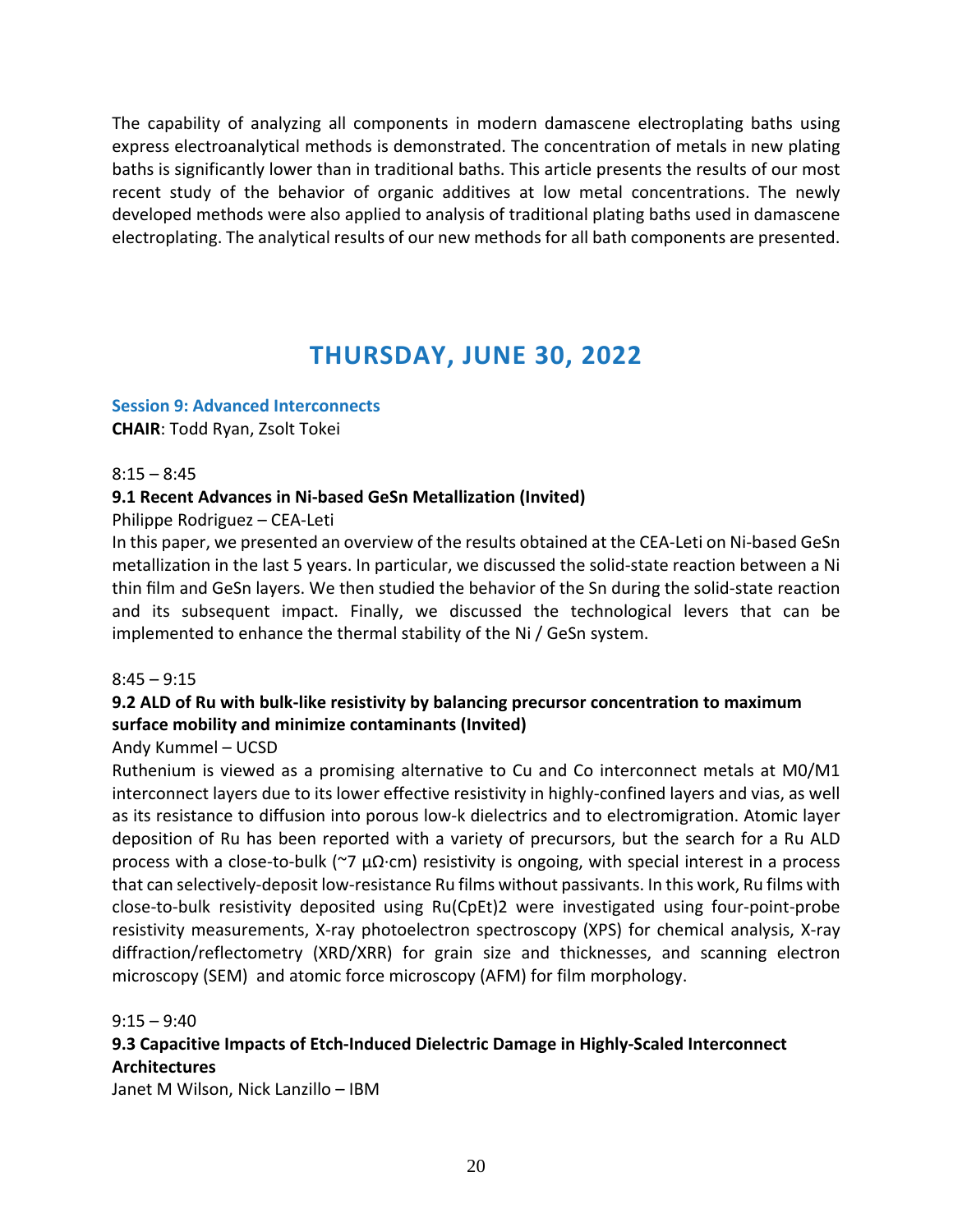The effects of dielectric constant, damage layer thickness, line aspect ratio, and linewidth ratio on Back‐End‐of‐ Line (BEOL) line capacitance are evaluated for line pitches down to 18nm using field-solver simulations. At fine pitches such as 18nm, the damage layer thickness becomes increasingly important. We demonstrate when it may be beneficial to choose a higher-dielectricconstant material which does not create a damage layer, over a somewhat lower-dielectricconstant material. We also show the capacitive effects of metal aspect ratio, and metal width ratio, on 18nm‐pitch wires.

#### $9:40 - 10:05$

# **9.4 Performance improvement for Cu interconnects by SAM and ELD technologies** Yuki Kikuchi – Tokyo Electron Limited

SAM (Self‐Assemble‐Monolayer) is a material with selectively growth on only metal or dielectric film. Moreover, SAM can have functionality such as growth inhibitory property of ALD film and Cu barrier property. The barrier/liner metal at Via bottom can be removed by SAM which has an ALD film growth inhibitory property, and by using the ELD-Cu(Electro-Less-Deposition) Pre-Via‐Fill process, Cu volume at Via can be increased and Via resistance can be reduced. In this study, we have introduced the process that can reduce the process steps and reduce Via resistance by using SAM with Cu barrier properties.

#### $10:05 - 10:30$

### **9.5 Low Resistance Cu Vias for 24nm Pitch and Beyond**

Marleen H. van der Veen, Olalla Varela Pedreira, Nicolas Jourdan, Seongho Park, Herbert Struyf, Zsolt Tokei, Carmen Leal Cervantes, Feng Chen, Xiangjin Xie, Zhiyuan Wu, Alexander Jansen, Jerome Machillot, Andrew Cockburn – IMEC

In this work we evaluate low via resistance options in 21 ‐ 24nm pitch structures by comparing Ru, W versus Cu. A bottom barrierless Cu DD metallization is created using a selective TaN deposition. In MP24, this selective barrier Cu metallization system shows up to a 20% via resistance reduction as compared to conventional Cu DD fill with 1.5nm TaN barrier. The via resistance evaluation of the selective barrier Cu in MP21 shows that the system can be an option for further extension of Cu interconnects while keeping the resistance under control. The line and chain resistance comparison towards barrierless DD Ru shows that the SB Cu metallization is competitive in terms of performance and therefore the preferred way forward for MP24 DD structures.

### **10:30 – 10:50 AM Coffee Break**

### **Session 10: DTCO**

**CHAIR**: Zhihong Chen

10:50 – 11:20 **10.1 Design‐Technology Co‐Optimization for BEOL Interconnect in Advanced Technologies (Invited)** Pieter Woltgens – ASML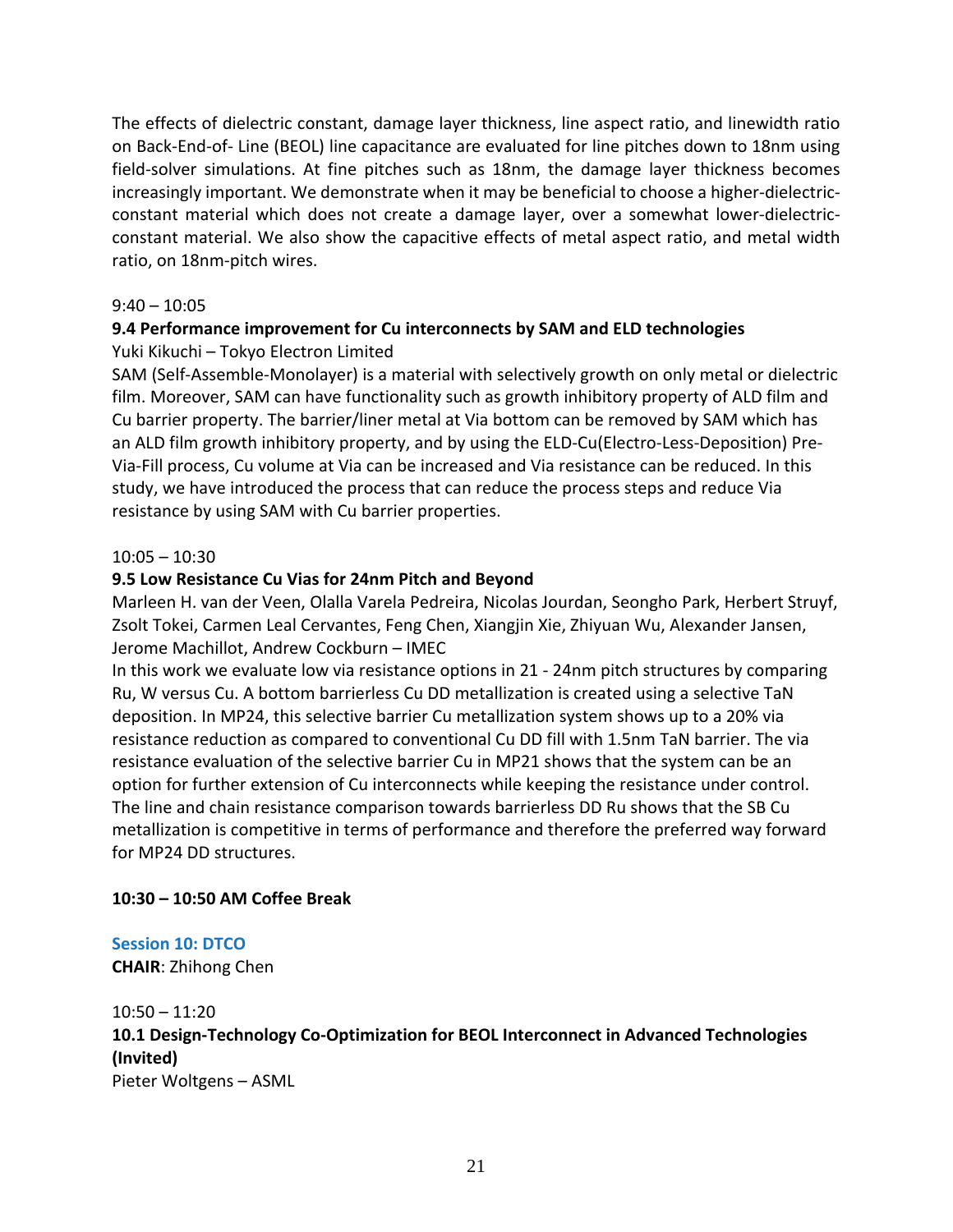As none‐on‐node simple pitch shrink diminishes as a main driver for semiconductor area shrink (and consequently density increase and cost reduction), more and more of the node‐on‐node area shrink needs to come from other sources, like Design‐Technology Co‐Optimization, in which the manufacturing process and the design get co-optimized.

As the relative importance of BEOL grows, DTCO optimizations of BEOL like standard cell design and place and route become increasingly important.

The optimizations span the full range from process (e.g. lithography) down to design and EDA. I will illustrate this DTCO approach and its impact on BEOL with two examples:

(i) a way to improve logic via printability through regularization of via placement through something we call "staggered vias", showing implementation in design as well impact on design, and experimentally demonstrated benefits for lithography, and the lithographic benefits on performance.

(ii) a proposal to make the M1 pitch gearless, liberating M1 pitch choices from the gate pitch, allowing design to more flexibly respond to the needs of PNR and BEOL patterning and lithography consequences, as well as implementation in design and impact on design.

# 11:20 – 11:45

### **10.2 EUV Minimum Pitch Single Patterning for 5nm Node Manufacturing**

Jungil Park, Yun Ki Choi, Jeong Hoon Ahn, Byung Je Jung, Hoyoun Lee, Jinho Kim, Eunyoung Park, Jaehyeong Park, Hyun‐Ji Song, Miji Lee, Dr. Ku, Jahum – Samsung Electronics This paper presents a minimum pitch single patterning process for 5nm node back‐end‐of‐line (BEOL) integration based on extreme ultraviolet (EUV) lithography with quasar illumination and optical proximity correction (OPC). OPC was applied for improving stochastic printing failures such as single-line-open (SLO) and micro-bridges. The optimized OPC effectively improved 94% of SLO and 96% of micro-bridges. The reliability requirement of the time-dependent dielectric breakdown (TDDB) was also satisfied for 5nm node BEOL integration, and this new process would be implemented for sub‐5nm node device manufacturing.

### 11:45 – 12:10

### **10.3 Evaluation of BEOL scaling boosters for sub‐2nm using enhanced‐RO analysis**

Anita Farokhnejad, Simone Esposto, Ivan Ciofi, Odysseas Zografos, Pieter Weckx, Julien Ryckaert, Pieter Schuddinck, Yang Xiang, Zsolt Tokei – IMEC

In this work, the impact of metal hybrid height (H^2) and airgap (AG) scaling boosters are evaluated based on an enhanced Ring Oscillator (RO) framework that accounts for Place and Route (PnR) aspects of the back end of line (BEOL) interconnects. When targeting best performance, extended AG with high aspect ratio (AR) lines appears to be the optimal choice as it allows reducing both capacitance  $(C)$  and resistance  $(R)$ . Combining AG with H^2 provides minimum C at an increased R making it more suitable for power optimization.

### **12:10 – 13:30 Lunch**

**Session 11: DTCO and Unit Process and Integration**

**CHAIR**: Mehul Naik, Tom Mountsier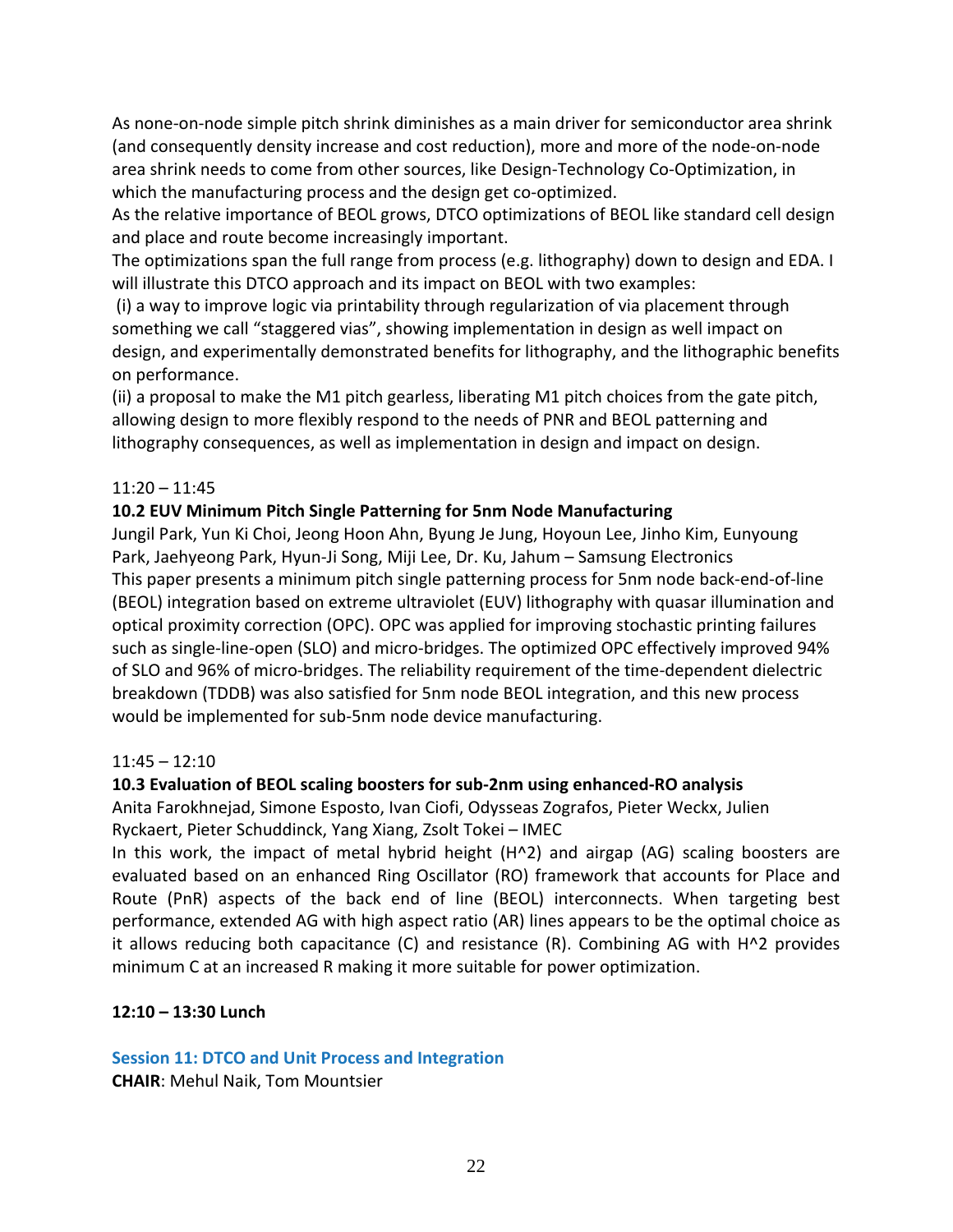#### $13:30 - 13:55$

# **11.1 Cryogenic CMOS Performance Analysis Including BEOL Characteristics at 4K for Quantum Controller Application**

Koichiro Okamoto, Takahisa Tanaka, Makoto Miyamura, Hiroki Ishikuro, Ken Uchida, Toshitsugu Sakamoto, Munehiro Tada – NanoBridge Semiconductor

Cryo‐CMOS circuit performance at 4K including both BEOL and FEOL characteristics has been investigated in a 65nm bulk CMOS for the first time. ON‐current (Ion) of n/pMOSFET are improved +25%/+9% with excellent gate modulation (Ion/Ioff=~10^9). Cu line/via resistances decrease with temperature due to reduction of phonon scattering, and ‐75%/‐20% lower resistances are obtained at 4K. It is revealed that there is no inter‐line capacitance change and no severe Joule heating effect (JHE) of Cu BEOL at 4K. The newly developed 4K‐SPICE model including BEOL characteristics enables us accurate CMOS circuit design at 4K, giving  $5 \approx 40\%$  faster operation of RC line with clear dependence on driver‐size and interconnect‐load.

#### 13:55 – 14:20

# **11.2 Dual Damascene 28nm‐Pitch Single Exposure EUV Design Rules Evaluation by Voltage Contrast Characterization**

Victor M. Carballo, Dorin Cerbu, Filip Schleicher, Jeroen van de kerkhove, Philippe Leray, Nicola Kissoon, Etienne De Poortere – IMEC

In this work we have fabricated 28nm‐pitch dual damascene structures using EUV single exposure for both via and metal. Ruthenium metallization has been used for the via‐trench fill and final structures are characterized with Voltage Contrast metrology. By properly designing test structures with programmed shifts between via and metal and tip‐to‐tip variations it is possible to determine the design rules needed to obtain high yield in this process before electrical measurements.

#### 14:20 – 14:50

# **11.3 Death No Moore: EUV Dry Resist for Continuous Scaling of Semiconductor Devices (Invited)**

Qinghuang Lin – Lam Research Abstract

#### 14:50 – 15:20

# **11.4 Unit Process Trends and Challenges for Advanced Interconnect Scaling (Invited)**

Andy Simon – IBM Research Abstract

#### $15:20 - 15:45$

### **11.5 ALD Mo for Advanced MOL Local Interconnects**

Maryamsadat Hosseini, Davide Tierno, Jan Willem Maes, Chiyu Zhu, Sukanya Datta, Young Byun, Moataz Mousa, Nicolas Jourdan, Eugenio Dentoni Litta, Naoto Horiguchi – IMEC This paper introduces ALD Mo as a potential replacement for W and Co asthe conductor for logic MOL interconnects. 10nm ALD Mo without a liner and barrier has a very good adhesion on SiO2, SiN and SiCO dielectrics with resistivity as low as 19-22  $\mu\Omega$ .cm. We demonstrate for the 1st time